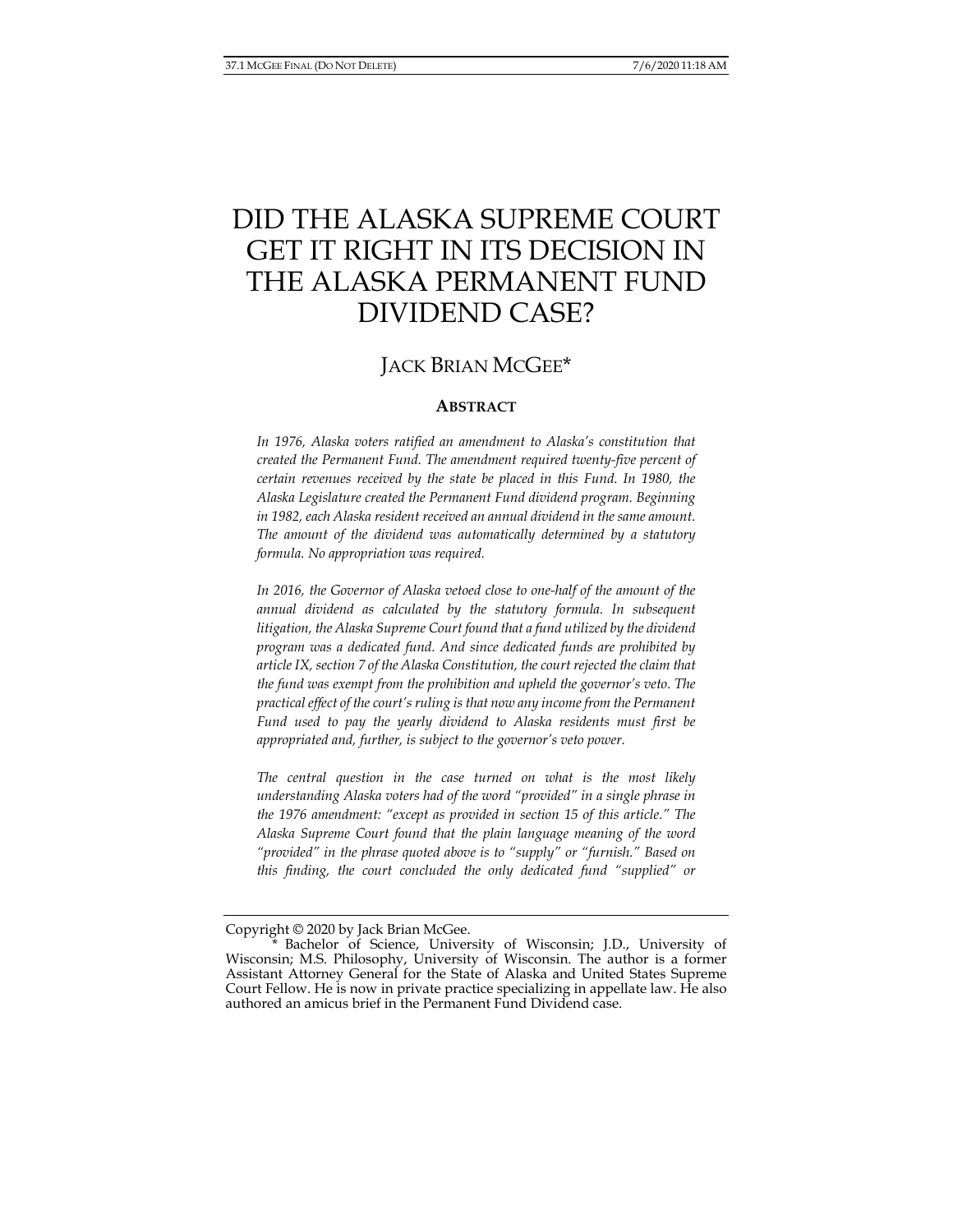*"furnished" by section 15 is the Permanent Fund itself. The court found this to be the probable meaning Alaska voters had of the "except as provided" phrase.* 

*This Article raises a number of questions about the fundamental premise that underlies the court's conclusion. For instance, given the context in which "provided" appears in section 7, reading "provided" to mean "supplied" or "furnished" is neither common nor ordinary. A number of other arguments are also discussed in the Article.* 

#### **I. INTRODUCTION**

The subject of this Article is the Alaska Supreme Court's decision in *Wielechowski v*. *State*. 1 In *Wielechowski*, the court held that a part of Alaska's Permanent Fund dividend program violated Alaska's constitutional prohibition against dedicated funds.2 The focus of the Article is the premise the court relied on in reaching its decision. That premise is that the word "provided," as it appears in article IX, section 7 of the Alaska Constitution, means to "supply" or to "furnish."3

This Article analyzes the court's decision and, in particular, the court's interpretation of the plain meaning of the 1976 amendment to the Alaska Constitution establishing the Permanent Fund. Parts II, III, and IV of the Article discuss the background and origin of the litigation that led to the court's decision, as well as the interpretive principles laid down by the Alaska Supreme Court for understanding constitutional language. Parts V, VI, and VII discuss the court's decision and the reasoning that supports that decision. Part VIII analyzes a number of problems raised by the court's reasoning. And Parts IX and X end with a discussion of the most likely reading Alaska voters had of the 1976 amendment.

#### **II. BACKGROUND OF THE CASE**

In 1976, Alaska voters approved an amendment to the Alaska Constitution.4 The amendment introduced a new section in article IX of

 <sup>1. 403</sup> P.3d 1141 (Alaska 2017).

 <sup>2.</sup> *Id.*; *see also* ALASKA CONST. art. IX, § 7 ("The proceeds of any state tax or license shall not be dedicated to any special purpose . . . ."). One method of dedicating funds is to "preclude the legislature from appropriating designated funds for any reason other than a designated purpose." Sonneman v. Hickel, 836 P.2d 936, 940 (Alaska 1992).

 <sup>3.</sup> *Wielechkowski*, 403 P.3d at 1151.

 <sup>4.</sup> *See* H.J.Res. 39, 9th Leg., 2d Sess. (Alaska 1976); *see also* ALASKA CONST. art. IX, §§ 7, 15.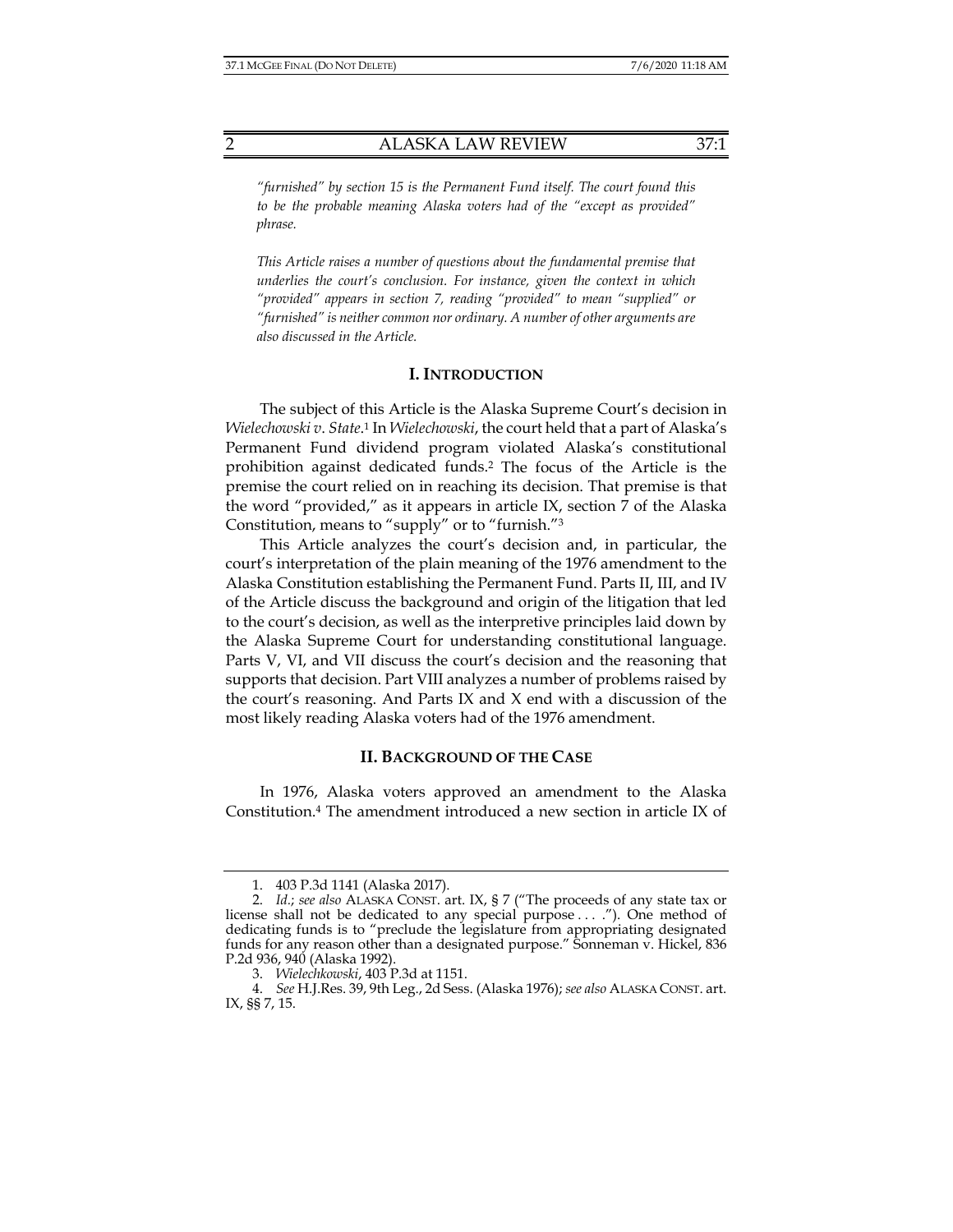the constitution.5 First, the new section created the Alaska Permanent Fund and required certain state revenues earned by the state be placed in that Fund.6 Second, it mandated that all income earned by the Permanent Fund "shall be deposited in the general fund."7 Third, it created an exception to this mandate by granting the legislature authority to create an alternative fund, other than the general fund, into which income earned by the Permanent Fund could be deposited as long as this alternative fund is "otherwise provided by law."8 And fourth, it added an exception to the constitutional prohibition against dedicated funds that is found in article IX, section 7 (the "anti-dedication clause").9

The text of the amendment to article IX, section 15 reads as follows:

At least twenty-five percent of all mineral lease rentals, royalties, royalty sale proceeds, federal mineral revenue sharing payments and bonuses received by the State shall be placed in a permanent fund, the principal of which shall be used only for those incomeproducing investments specifically designated by law as eligible for permanent fund investments*. All income from the permanent fund shall be deposited in the general fund unless otherwise provided by law.*<sup>10</sup>

The part of article IX, section 7 that was amended reads as follows: "The proceeds of any state tax or license shall not be dedicated to any special purpose, *except as provided in section 15 of this article* . . . ."11

Exercising the authority granted by the 1976 amendment, the legislature enacted Alaska's Permanent Fund dividend program in 1980.12 It is designed to pay each eligible Alaskan a yearly dividend from the earnings of the Permanent Fund.13

The original program used length of residency in Alaska to determine the amount of the dividend: the longer one was an Alaska resident, the larger the dividend would be. In 1982, the U.S. Supreme

 <sup>5.</sup> ALASKA CONST. art. IX, § 15.

 <sup>6.</sup> *Id.* The Permanent Fund is managed by the Alaska Permanent Fund Corporation (APFC). ALASKA STAT. § 37.13.040 (2018).

 <sup>7.</sup> ALASKA CONST. art. IX, § 15.

 <sup>8.</sup> *Id.*

 <sup>9.</sup> *Id.* § 7. Article IX, section 7 prohibits the dedication of any source of revenue, not only revenue from taxes, licenses, or special assessments. State v. Alex, 646 P.2d 203, 210 (Alaska 1982).

 <sup>10.</sup> ALASKA CONST. art. IX, § 15 (emphasis added).

 <sup>11.</sup> *Id.* § 7 (emphasis added). Prior to the amendment, section 7 prohibited the dedication of any source of revenue, not only revenue from taxes, licenses, or special assessments. *Alex*, 646 P.2d at 210.

 <sup>12.</sup> Act of Apr. 15, 1980, 1980 Alaska Sess. Laws ch. 21.

 <sup>13.</sup> STATE OF ALASKA DEP'T OF REVENUE, THE ALASKA PERMANENT FUND AND THE PERMANENT FUND PROTECTION ACT 5 (2017), http://www.akleg.gov/basis/ get\_documents.asp?session=30&docid=661.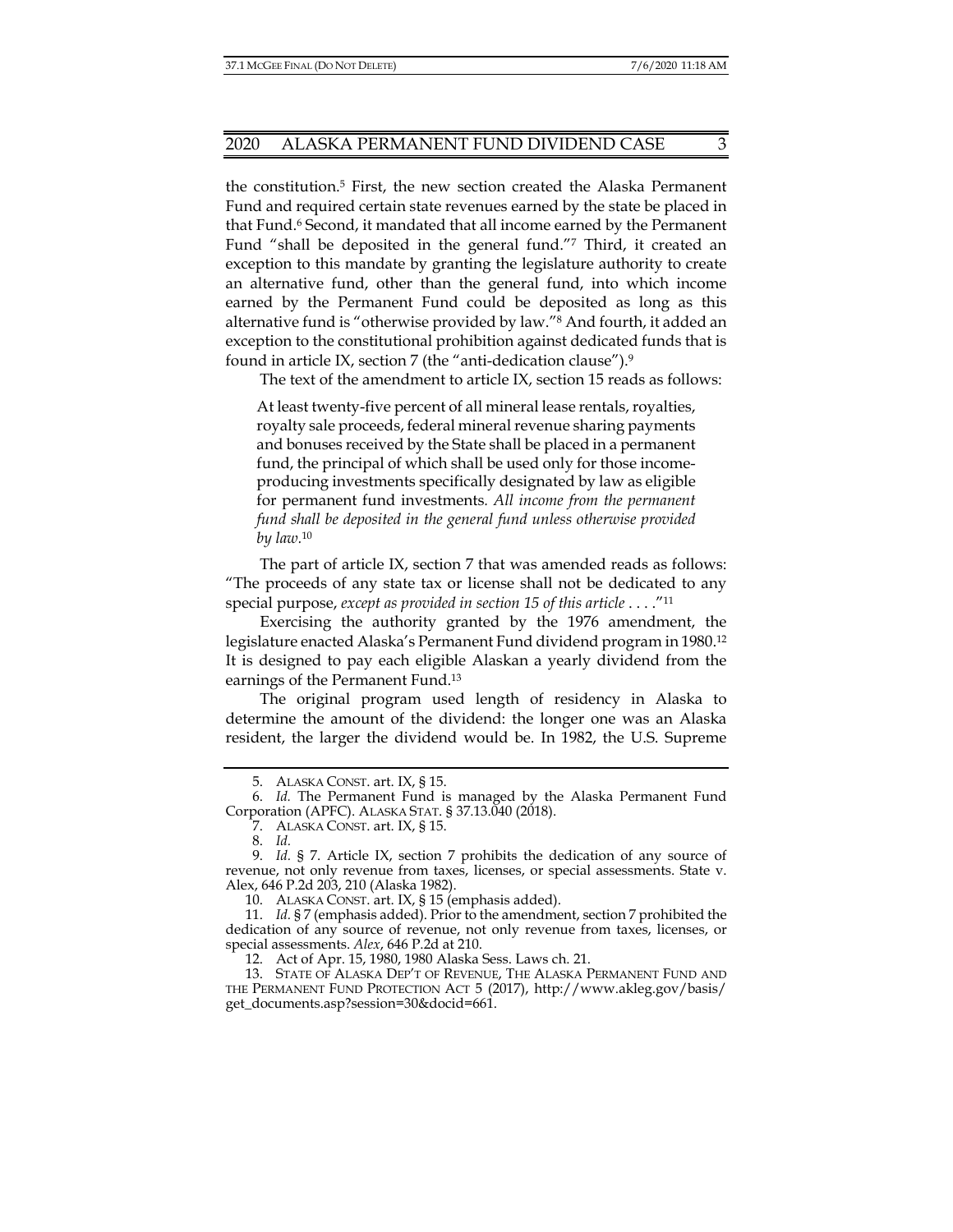Court struck down the length of residency factor.14 That same year, the Alaska legislature revised the program to conform to the Supreme Court's decision.15 And thereafter, all Permanent Fund dividends would be the same amount.16

The Permanent Fund dividend program works as follows: section  $37.13.145$ (a) of the Alaska Statutes created the earnings reserve account.<sup>17</sup> This account holds the income generated by the Permanent Fund that is transferred to it "as soon as it is received."18

Section 37.13.145(b) says each year the Permanent Fund Corporation "shall transfer" from the earnings reserve account and to another account, named the "dividend fund," a defined amount of earnings as determined by statute.19 An annual dividend is then paid out of the dividend fund to each eligible Alaskan in an amount again determined by a statutory formula.20 Before the court's decision in *Wielechowski*, since the amount of the dividend was determined solely by statute, the whole process was automatic and did not require an appropriation.<sup>21</sup> And since the money in the dividend fund that is used for the dividends is not appropriated either out of the earnings reserve account and into the dividend fund, or out of the dividend fund for the cash dividend paid to eligible Alaskans, the dividend fund was understood by previous legislatures and administrations to be a dedicated fund.22

#### **III. ORIGIN OF THE LAWSUIT**

The annual dividend for 2016 was calculated under the statutory formula to be approximately \$2,044 per resident.<sup>23</sup> However, Governor Bill Walker exercised his veto power over the collective value of all of the

 <sup>14.</sup> *See* Zobel v. Williams, 457 U.S. 55, 57, 65 (1982) (holding that the length of residence requirement violated the Equal Protection Clause).

 <sup>15.</sup> Act of June 16, 1982, § 1, 1982 Alaska Sess. Laws ch. 102, 3–4.

 <sup>16.</sup> *Id.*

 <sup>17.</sup> ALASKA STAT. § 37.13.145(a) (2018).

 <sup>18.</sup> *Id.*

 <sup>19.</sup> *Id.* § 37.13.145(b). The dividend fund was established by law to hold income transferred to it from the earnings reserve account at the end of each fiscal year in an amount to be determined by section 37.13.140. *Id.* §§ 43.23.045, 37.13.140 (2018).

 <sup>20.</sup> *Id.* § 43.23.025 (2018).

 <sup>21.</sup> Act of Apr. 15, 1980, 1980 Alaska Sess. Laws ch. 21. The first dividends were distributed in 1982 and have continued each year since then. Cliff Groh, *Myths, Misconceptions, and the History of the Alaska PFD Formula in State Law*, ANCHORAGE DAILY NEWS (Oct. 23, 2019), https://www.adn.com/opinions/ 2019/10/23/myths-misconceptions-and-the-history-of-the-alaska-pfd-formulain-state-law/.

 <sup>22.</sup> *Wielechowski*, 403 P.3d at 1152.

 <sup>23.</sup> *Id.* at 1145.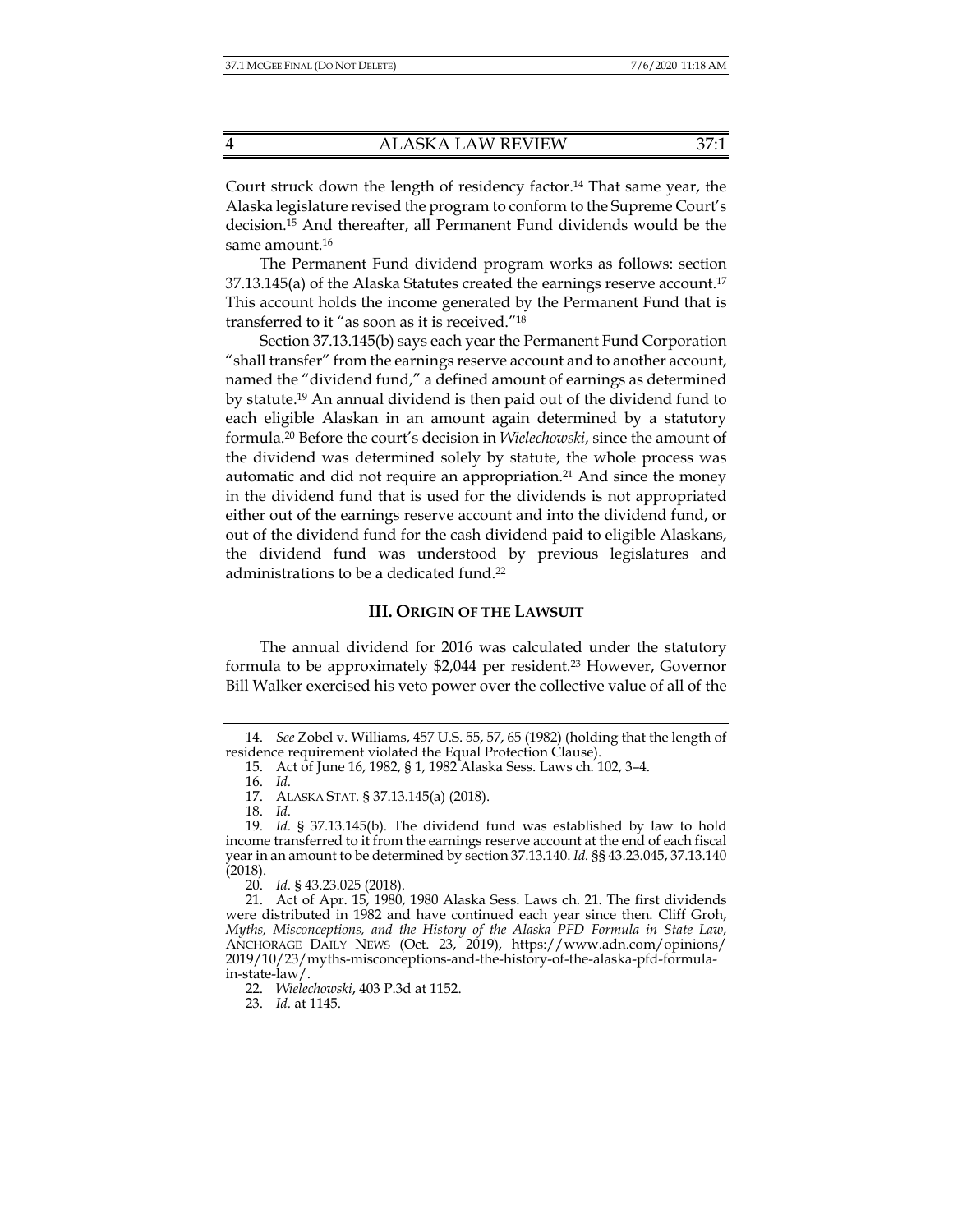2016 dividends.24 The governor's veto effectively reduced each dividend to half of what it would have been save for his veto.25 This action prompted a lawsuit filed in superior court in Anchorage by State Senator Bill Wielechowski and two former state legislators, Rick Halford and Clem Tillion.26 Wielechowski argued the statutes that created the Permanent Fund dividend program included an automatic transfer of funds from the earnings reserve account to the dividend fund created by the legislature.27 An automatic transfer then followed from the dividend fund to dividends paid to qualified Alaskans.28 Wielechowski argued the dividend fund was a valid dedicated fund authorized by the 1976 amendment that added the "except as provided" language to section 7.29 He concluded the dividend fund is exempt from the general prohibition of dedicated funds.30

The State agreed the dividend program rested on a dedicated fund, i.e., the dividend fund, but defended the governor's veto by claiming the dividend fund was not exempt from the anti-dedication clause.31 The State argued that the governor's veto of half of the original amount set aside for the dividend was entirely lawful.32

After an expedited proceeding, the superior court found the transfer of revenue from the earnings reserve account to the dividend fund "requires an appropriation."33 The court did not address the dedicated fund argument.<sup>34</sup> Wielechowski appealed to the Alaska Supreme Court. Pointing to the clause in section 7 that reads "[t]he proceeds of any state tax or license shall not be dedicated to any special purpose, except as provided in section 15 of this article," he argued that any dedicated fund created under the authority of article IX, section 15 is exempt from the anti-dedication clause.35 Second, he argued that the legislature was free to dedicate income from the Permanent Fund to an alternative fund because it was authorized to do so by the last sentence of section 1536: "All income from the permanent fund shall be deposited in the general fund unless otherwise provided by law."37

24. *Id.*

25. *Id.*

26. *Id.*

27. *Id.* at 1146.

28. *Id.*

29. *Id.* at 1148.

30. *Id.*

31. *Id.*

32. *Id.* at 1152.

33. *Id.* at 1146

34. *Id.*

35. *Id.* 

36. *Id.* at 1148.

37. ALASKA CONST. art. IX, § 15.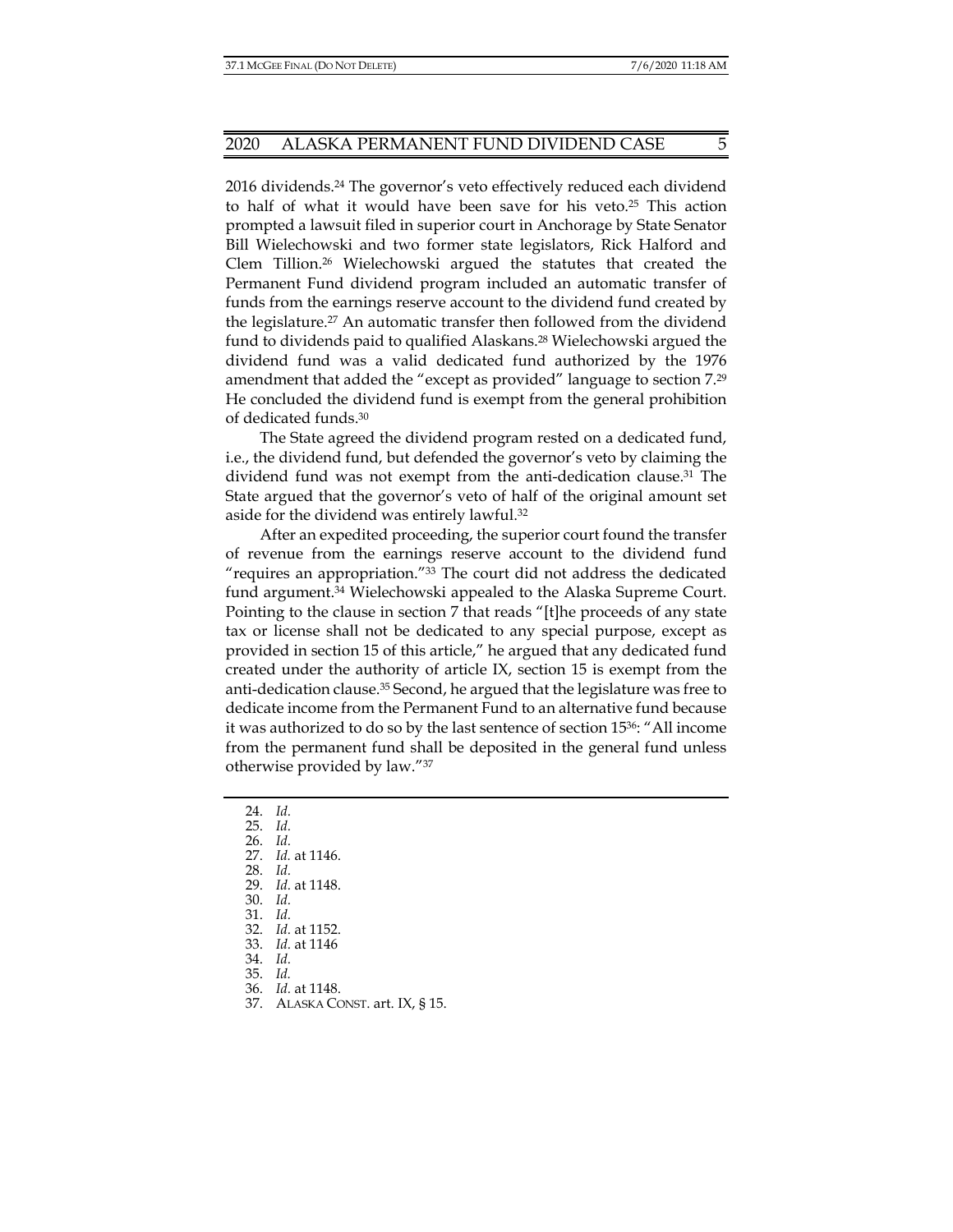## **IV. INTERPRETIVE PRINCIPLES DEVELOPED BY THE ALASKA SUPREME COURT FOR UNDERSTANDING CONSTITUTIONAL LANGUAGE**

Because this case turned on the understanding Alaska voters had of a constitutional amendment, it is helpful to review principles of interpretation the Alaska Supreme Court has set out to resolve questions about the meaning of constitutional language.

One of the earliest Alaska cases to deal with how the constitution should be construed is *State v. Lewis*. 38 In *Lewis,* the court noted that because of the significant difference between construing a legislative act and construing a constitutional provision ratified by Alaska voters, the court must "look to the meaning that the voters would have placed on its provisions":

While we believe there can be no serious question as to the intent of the delegates in drafting Art. VIII, Sec. 9, we are cognizant that a state constitution differs from a legislative act. In construing a legislative act, we need only look to the intent of the members who enacted it. A constitutional provision, however, must be ratified by the voters, and it is therefore also necessary to look to the meaning that the voters would have placed on its provisions.39

In *Hammond v. Hoffbeck*,<sup>40</sup> the court considered how the language of a constitutional provision should be understood. Quoting the Arizona Supreme Court, the court agreed that the "governing principle of constitutional construction" is the intent of the framers; the natural, obvious, and ordinary meaning of the language; and the commentary that accompanies the enactment of the provision:

"The governing principle of constitutional construction is to give effect to the intent and purpose of the framers of the constitutional provision and of the people who adopted it. Unless the context suggests otherwise, words are to be given their natural, obvious and ordinary meaning." In addition to the "natural, obvious and ordinary meaning" of Article XII, [section] 7, we rely on the commentary which accompanied the enactment of this provision  $\dots$ .<sup>41</sup>

 <sup>38. 559</sup> P.2d 630 (Alaska 1977).

 <sup>39.</sup> *Id.* at 637–39.

 <sup>40. 627</sup> P.2d 1052 (Alaska 1981).

 <sup>41.</sup> *Id.* at 1056 n.7 (citation omitted) (quoting Cty. of Apache v. Sw. Lumber Mills, Inc., 376 P.2d 854, 856 (Ariz. 1962)).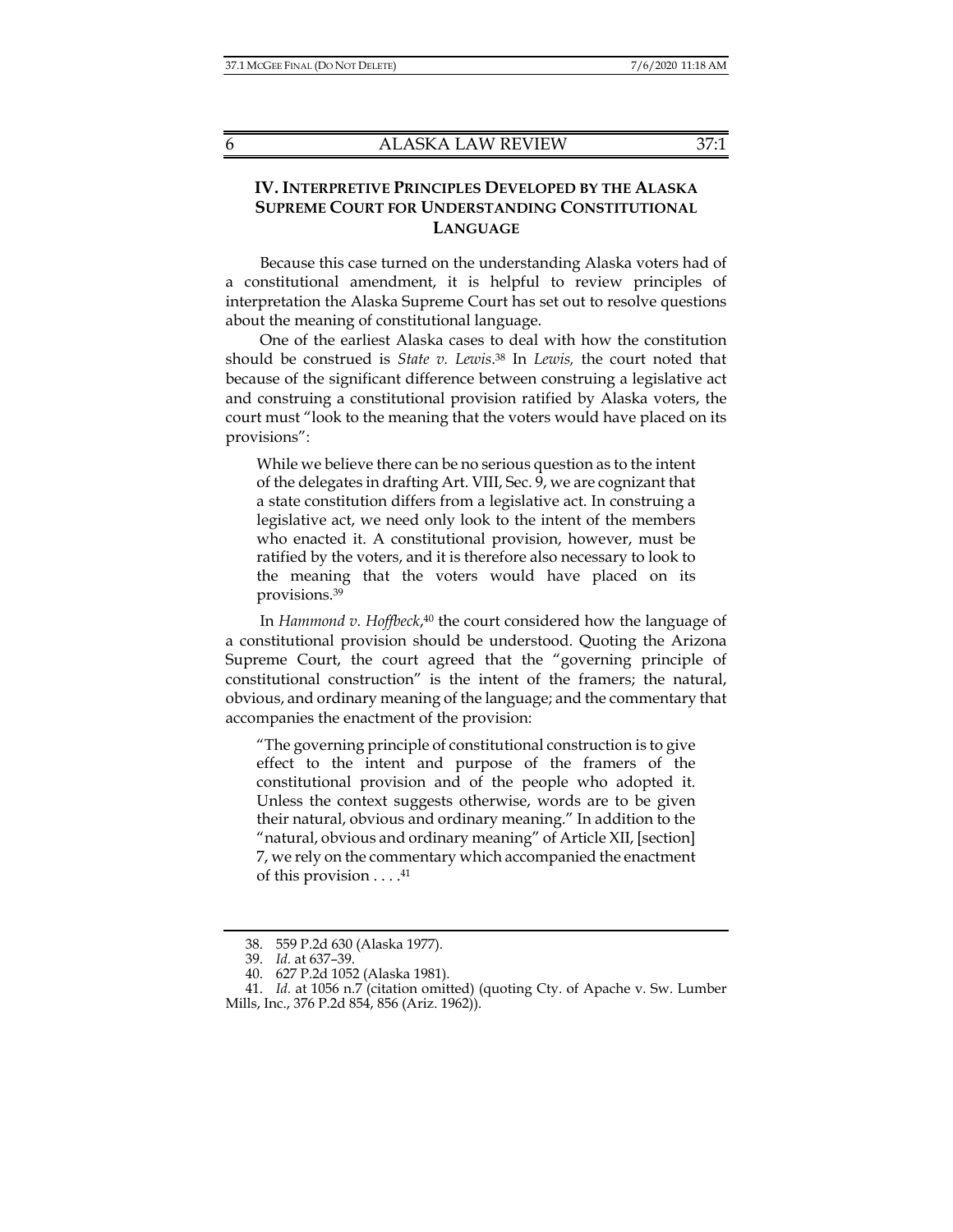And in *Division of Elections of State v. Johnstone*, 42 the court underscored the importance of using "the common understanding of words" especially when "construing provisions of the Alaska Constitution":

As a general rule, we have held that, "unless words have acquired a peculiar meaning, by virtue of statutory definition or judicial construction, they are to be construed in accordance with their common usage." Adherence to the common understanding of words is especially important in construing provisions of the Alaska Constitution, because the court must "look to the meaning that the voters would have placed on its provision."43

*Hickel v. Cowper*<sup>44</sup> is an important case because it discusses the relationship between the "intent" of the people and "the common understanding of words" and why "such deference to the intent of the people requires 'adherence to the common understanding of words'":

Because of our concern for interpreting the constitution as the people ratified it, we generally are reluctant to construe abstrusely any constitutional term that has a plain ordinary meaning. Rather, absent some signs that the term at issue has acquired a peculiar meaning by statutory definition or judicial construction, we defer to the meaning the people themselves probably placed on the provision. Normally, such deference to the intent of the people requires "adherence to the common understanding of words."45

The *Hickel* court also noted that it had no authority to "add missing terms" to a provision":

Our analysis of a constitutional provision begins with, and remains grounded in, the words of the provision itself. We are not vested with the authority to add missing terms or hypothesize differently worded provisions in order to reach a particular result. Our task is to identify the meaning that the people probably placed on the term.46

And in *Alaska Wildlife Alliance v. Rue*, 47 the court restated the importance of the "practical interpretation in accordance with common sense": "Similarly, we apply independent judgment to constitutional

 <sup>42. 669</sup> P.2d 537 (Alaska 1983).

 <sup>43.</sup> *Id.* at 539 (footnote omitted) (citations omitted).

 <sup>44. 874</sup> P.2d 922 (Alaska 1994).

 <sup>45.</sup> *Id.* at 926.

 <sup>46.</sup> *Id.* at 927–28 (footnote omitted) (citation omitted).

 <sup>47. 948</sup> P.2d 976 (Alaska 1997).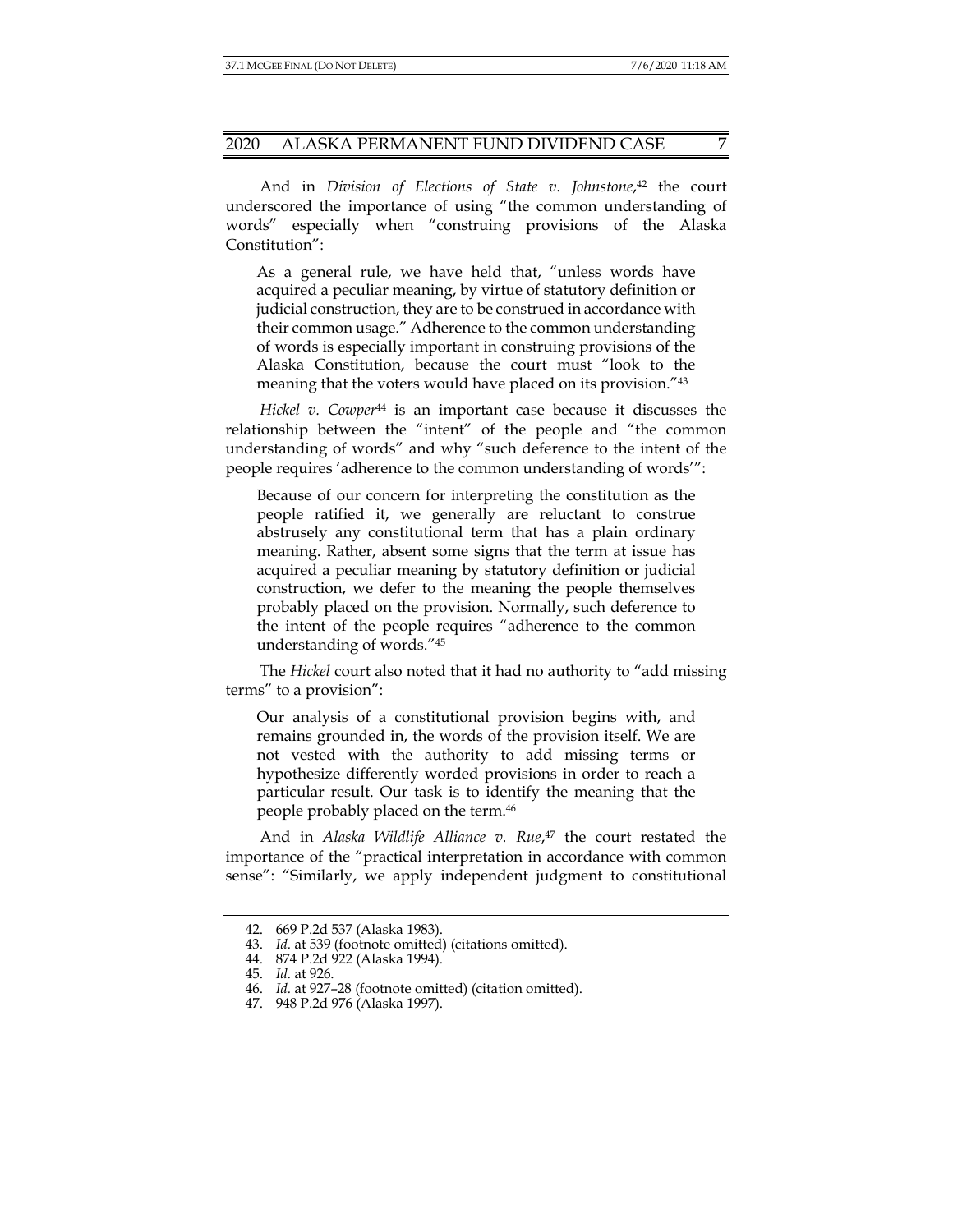issues, adopting 'a reasonable and practical interpretation in accordance with common sense' based upon 'the plain meaning and purpose of the provision and intent of the framers.'"48

A common theme that runs through these cases is that deference is owed to the "common understanding of words" that the people probably placed on constitutional language.49 And the unstated reason for this is the obvious fact that the will of the people is the foundation of any democratic political system.50 After all, it is "[w]e the people of Alaska" who "do ordain and establish this constitution for the State of Alaska."<sup>51</sup> And the very structure of government itself rests on the people: "All political power is inherent in the people. All government originates with the people, is founded upon their will only, and is instituted solely for the good of the people as a whole."52

These holdings can be summarized by four general principles. First, in determining the meaning of a constitutional provision, the primary objective "is to identify the meaning that the people probably placed on the term" and give deference to that meaning.53 What is critical is "the meaning the people themselves probably placed on the provision."54 Second, "words are to be given their natural, obvious and ordinary meaning."55 Third, "[i]n addition to the 'natural, obvious and ordinary meaning'" the court should "rely on the commentary which accompanied the enactment of [the] provision."56 And fourth, deference is owed to the plain, ordinary, and common meaning that the people themselves likely placed on constitutional language.57

#### **V. THE ISSUE BEFORE THE ALASKA SUPREME COURT**

The supreme court understood the issue before it to be a narrow one: whether the 1976 amendment created an exception for Permanent Fund income from the anti-dedication clause.58

The court said that the answer to this question would be "found only

 <sup>48.</sup> *Id.* at 979.

 <sup>49.</sup> *See, e.g.*, *Hickel*, 874 P.2d at 926.

 <sup>50.</sup> See JOHN LOCKE, TWO TREATISES OF GOVERNMENT § 95 (Peter Laslett ed., Cambridge Univ. Press 1988) (1690) (discussing the role of the individual entering into a social contract to form a political entity).

 <sup>51.</sup> ALASKA CONST. pmbl.

 <sup>52.</sup> *Id.* art. I, § 2.

 <sup>53.</sup> *Hickel*, 874 P.2d at 926–28.

 <sup>54.</sup> *Id.* (internal quotation marks omitted).

 <sup>55.</sup> Hammond v. Hoffbeck, 627 P.2d 1052, 1056 n.7 (Alaska 1981) (citation omitted).

 <sup>56.</sup> *Id.* (internal quotation marks omitted).

 <sup>57.</sup> *Hickel*, 874 P.2d at 926.

 <sup>58.</sup> Wielechowski v. State, 403 P.3d 1141, 1143 (Alaska 2017).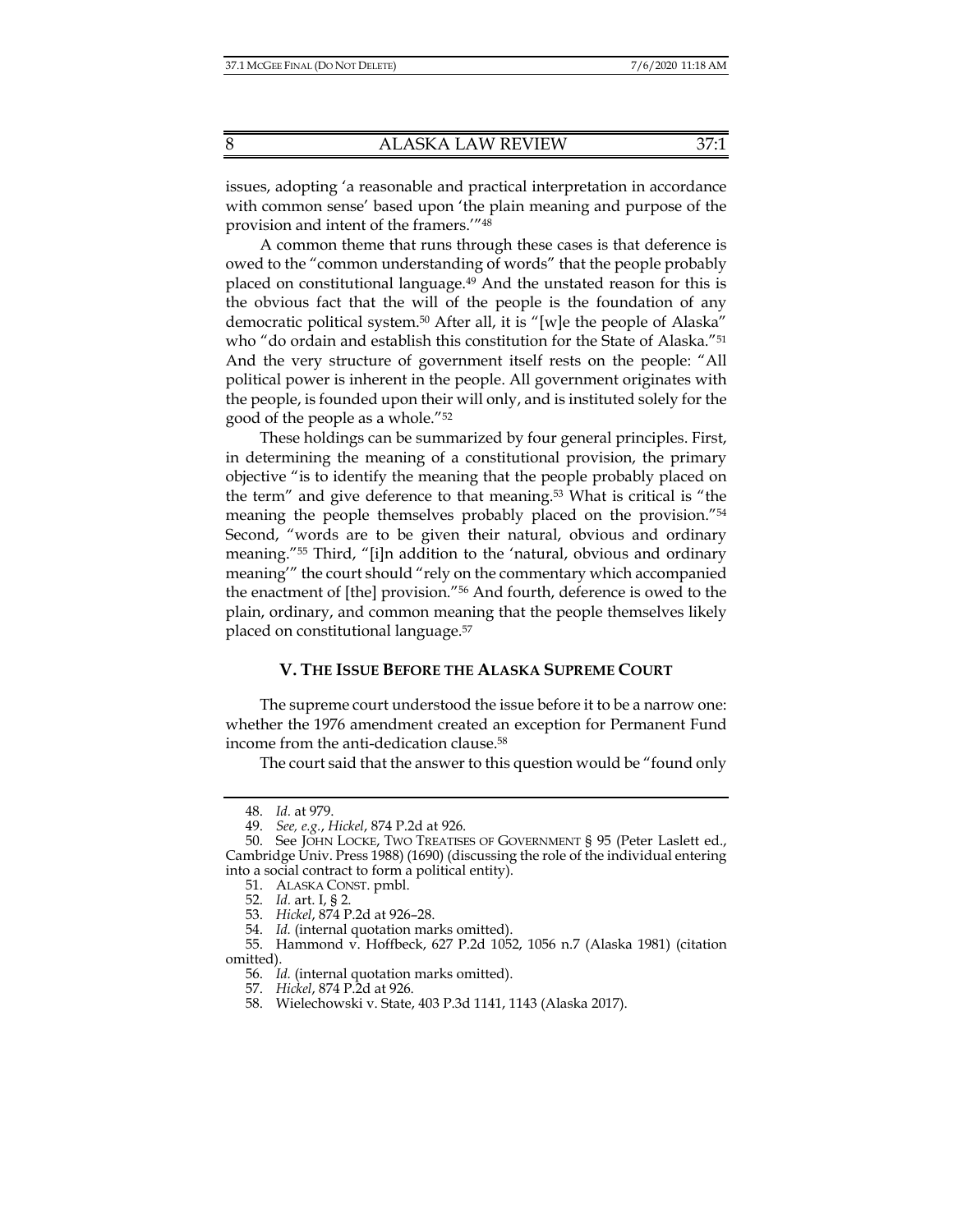in the language of the Alaska Constitution"59 and "the plain language of the anti-dedication and Permanent Fund clauses of the Alaska Constitution."60

#### **VI. THE COURT'S PLAIN MEANING ANALYSIS**

Prior to its plain meaning analysis, the court discussed public policy views held by some of the delegates to the constitutional convention that reflected a negative view of dedicated funds; it also referenced prior supreme court cases that discussed the anti-dedication clause.<sup>61</sup> The court also stressed once again that its decision would be "based on the plain language of the anti-dedication and Permanent Fund clauses of the Alaska Constitution."62

The court's plain language analysis is relatively short and worth quoting in its entirety:

The second sentence of article IX, section 15 states: "All income from the permanent fund shall be placed in the general fund unless otherwise provided by law." The phrase "unless otherwise provided by law" does not plainly allow the legislature to dedicate Permanent Fund income; the phrase appears to simply provide an alternative to depositing income into the general fund. And this is precisely what the legislature has done by creating the unique earnings reserve: (1) an account existing outside of the general fund; (2) appropriable by the legislature; (3) managed by the APFC; (4) invested in incomeproducing assets; and (5) as the State argues, treated differently than other state revenues because of public expectations. The second sentence of the Permanent Fund clause permits the creation and use of the earnings reserve for deposit of the fund's income pending appropriation; it does not give the legislature the authority to dedicate that income.

Nor can the plain meaning of the exception added to the antidedication clause be understood to grant the legislature such broad authority. It exempts dedications "as *provided in* section 15," not as *permitted by* that section. "Provided" here is synonymous with "supply, furnish." A dedication is quite explicitly *supplied* in the first sentence of article IX, section 15: "At least twenty-five per cent of all [specified mineral revenues] . . .

 <sup>59.</sup> *Id.*

 <sup>60.</sup> *Id.* at 1148.

 <sup>61.</sup> *Id.* at 1143, 1147.

 <sup>62.</sup> *Id.* at 1148.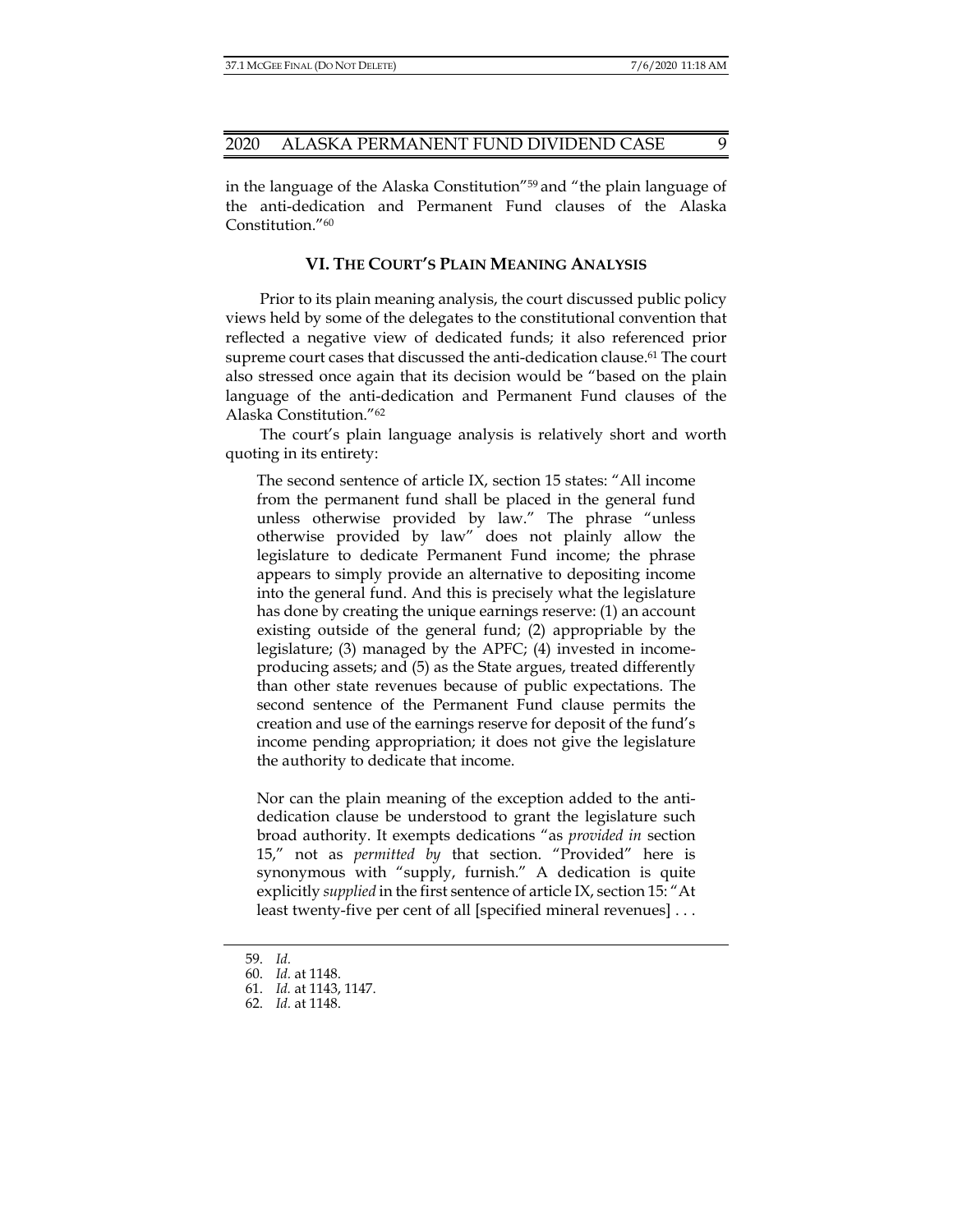*shall be placed* in a [P]ermanent [F]und." Even the most expansive reading of the clause's second sentence—"unless otherwise provided by law"—could be understood only to *permit* further dedications, not to *provide* them.

Interpreting the 1976 constitutional amendment to allow dedications of Permanent Fund income would create an antidedication clause exception that would swallow the rule. We remain "unwilling to add 'missing terms' to the Constitution or to interpret existing constitution language more broadly than intended by . . . the voters." Without an explicit exception to the anti-dedication clause, we will not "abstrusely" interpret the Permanent Fund clause to permit the dedication of its income. Whether any prior legislature or administration treated the dividend program as if it were a dedication has no bearing on our analysis; what matters is what the Alaska Constitution says.

The plain language of the 1976 constitutional amendment creating the Permanent Fund does not exempt Permanent Fund income from the constraints of the anti-dedication clause. . . .63

#### **VII. SUMMARY OF THE COURT'S "PLAIN MEANING" ANALYSIS**

The court focused on the word "provided" in the section 7 phrase "as provided in section 15."64 And it concluded this word means "supply, furnish."65 As for the phrase "unless otherwise provided by law" in the last sentence in section 15, the court said this phrase "appears to simply provide an alternative to depositing the income into the general fund."66 And that was "precisely what the legislature has done by creating the unique earnings reserve" account under the authority of section 15.<sup>67</sup> However, the last sentence in section 15 "does not give the legislature the authority to dedicate that income."68

The interpretation of "provided" in section 7 as "supply" or "furnish" allowed the court to conclude that section 15 creates only a single exception to the anti-dedication clause, and that single exception is the Permanent Fund itself: "A dedication is quite explicitly *supplied* in the first sentence of article IX, section 15: 'At least twenty-five percent of all

 <sup>63.</sup> *Id.* at 1151–52 (alterations in original) (footnotes omitted) (citations omitted).

 <sup>64.</sup> *Id.* (quoting ALASKA CONST. art. IX, § 7).

 <sup>65.</sup> *See id.* at 1151 ("'Provided' here is synonymous with 'supply, furnish.'").

 <sup>66.</sup> *Id.*

 <sup>67.</sup> *Id.*

 <sup>68.</sup> *Id.*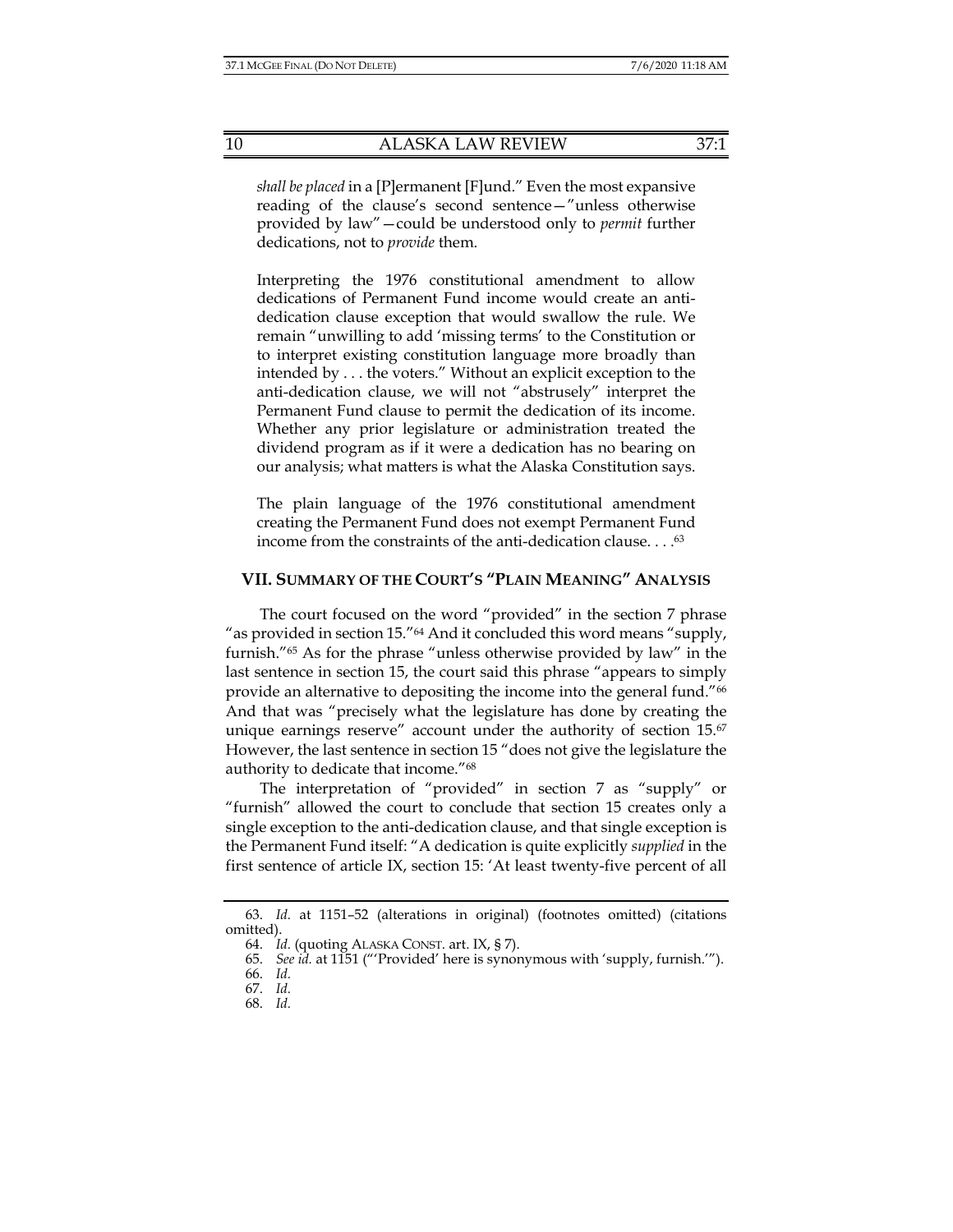[specific mineral revenues] . . . *shall be placed* in a [P]ermanent [F]und.'"69

The court went on to reject any argument based on the fact that "any prior legislature or administration treated the dividend program as if it were a dedication."70

And lastly, the court held that "[w]ithout an explicit exception to the anti-dedication clause, we will not 'abstrusely' interpret the Permanent Fund clause to permit the dedication of its income."71

It is obvious the court's principal reasoning was based on its understanding of the word "provided" in section 7. It understood "provided" in this section to be "synonymous with supply, furnish."72 And given this definition of "provided," it follows that the meaning of the clause "except as provided in section 15 of this article" in section 7 is that it refers to the dedicated fund that is "supplied" or "furnished" by section 15. And, as pointed out, that fund is the Permanent Fund itself.73

As for the phrase "unless otherwise provided by law" in section 15, the court reasoned it authorized the legislature to establish a fund as "an alternative to depositing the income into the general fund," with the caveat that it does not give the legislature the authority to dedicate that income:

The second sentence of article IX, section 15 states: "All income from the permanent fund shall be deposited in the general fund unless otherwise provided by law." The phrase "unless otherwise provided by law" does not plainly allow the legislature to dedicate Permanent Fund income; the phrase appears to simply provide an alternative to depositing the income into the general fund*.* 74

The court emphasized that "an explicit exception to the antidedication clause" is required before the court will "interpret" the Permanent Fund clause "to permit the dedication of its income."75

74. *Id.*

75. *Id.*

 <sup>69.</sup> *Id.* at 1151–52 (alteration in original) (footnote omitted).

 <sup>70.</sup> *Id.* at 1152.

 <sup>71.</sup> *Id.* (footnote omitted).

 <sup>72.</sup> *Id.* at 1151. WEBSTER'S NEW UNIVERSAL UNABRIDGED DICTIONARY lists four definitions for the word "provide," one of which is "to supply." *See* WEBSTER'S NEW UNIVERSAL UNABRIDGED DICTIONARY 1556 (1996). It also lists definitions for the word "provided" when it is used to signal a conditional sentence. *Id.* In that case, "provided" means: "on the condition or understanding (that)." *Id.*

 <sup>73.</sup> *Wielechowski*, 403 P.3d at 1151. Since the court determined the plain meaning of the phrase "except as provided in section 15 of this article" in section 7 refers to the only dedicated fund "supplied" by Section 15 (the permanent fund itself), it could conclude that Alaska voters, considering this same plain meaning, would naturally arrive at the same conclusion.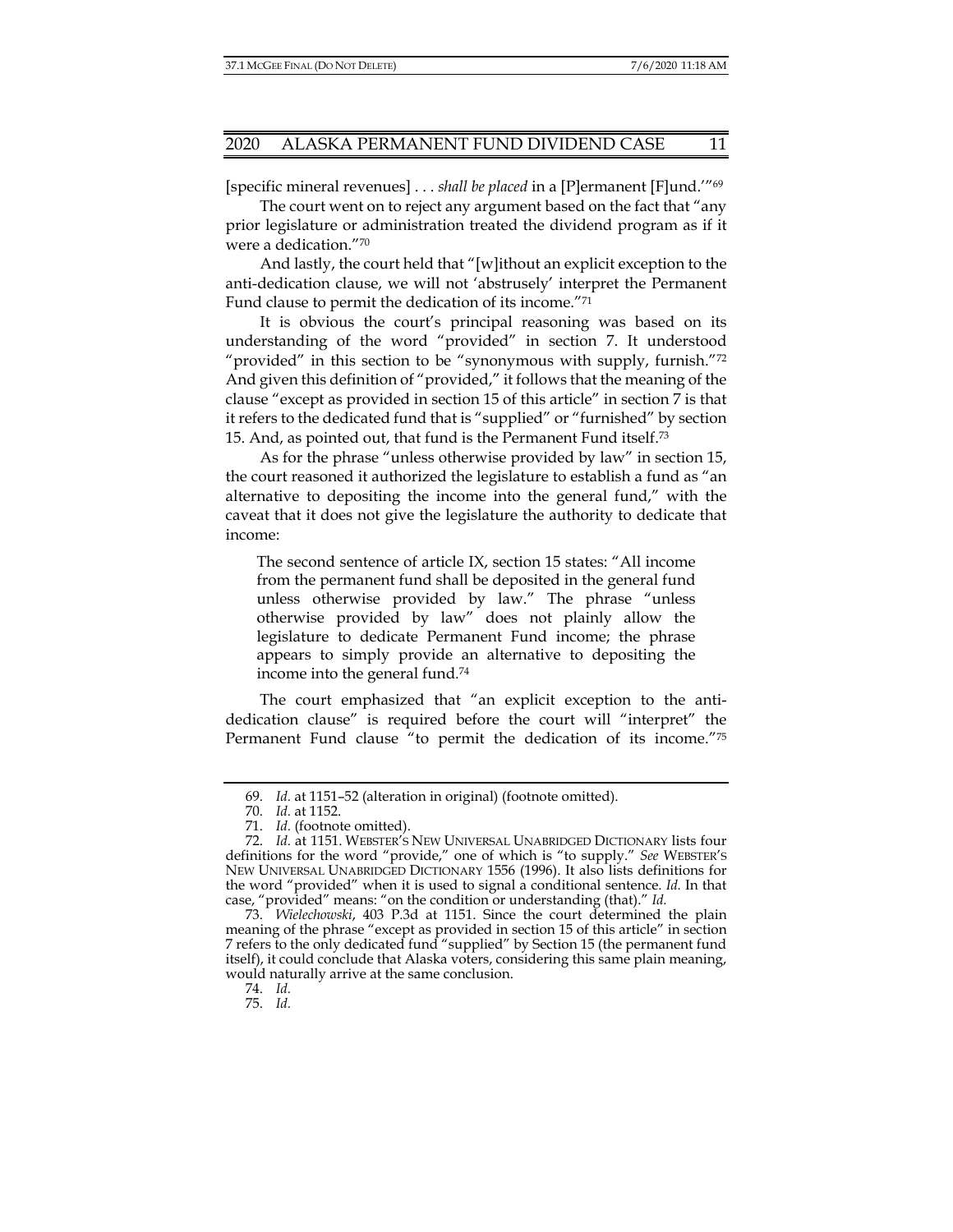Quoting the language in section 15, the court explained:

Without an explicit exception to the anti-dedication clause, we will not "abstrusely" interpret the Permanent Fund clause to permit the dedication of its income. Whether any prior legislature or administration treated the dividend program as if it were a dedication has no bearing on our analysis; what matters is what the Alaska Constitution says.76

Based on this reasoning, the court concluded that the plain language of the amendment did not exempt the Permanent Fund from the antidedication clause and that the governor's veto of a portion of the Permanent Fund dividend for 2016 was lawful:

The plain language of the 1976 constitutional amendment creating the Permanent Fund does not exempt Permanent Fund income from the constraints of the anti-dedication clause. We affirm the superior court on this alternative ground, although the conclusion that a revenue transfer from the earnings reserve to the dividend requires an appropriation and must survive a gubernatorial veto flows naturally from our decision.77

The sole purpose of this litigation was to get a judicial determination of how Alaska voters would have probably understood the 1976 amendment. Put another way, the central issue was "the meaning the people themselves probably placed on the provision."78 The answer to this question turns on "the natural, obvious and ordinary meaning" of words<sup>79</sup> in the amendment as well as the "common understanding" of these words.<sup>80</sup>

The task, then, is to determine the common understanding the

 <sup>76.</sup> *Id.* at 1152 (footnote omitted). The requirement of "an explicit exception to the anti-dedication clause" rests on the assumption that without such an exception, Alaska voters would never have understood the amendment to have granted the legislature the authority to enact an alternative dedicated fund to hold income from the Permanent Fund that is exempt from the anti-dedication clause. This requirement clearly restricts the judgment of Alaska voters on what other relevant evidence they might consider when determining what is a reasonable and probable understanding of a constitutional provision. This restriction clashes with the principle set down in *Hickel* where the court held: "Our analysis of a constitutional provision begins with, and remains grounded in, the words of the provision itself. . . . Our task is to identify the meaning that the people probably placed on the term." Hickel v. Cowper, 874 P.2d 922, 927–28 (Alaska 1994) (footnote omitted).

 <sup>77.</sup> *Wielechowski*, 403 P.3d at 1152 (footnote omitted).

 <sup>78.</sup> *Hickel*, 874 P.2d at 926 (quoting Citizens Coal. for Tort Reform, Inc. v. McAlpine, 810 P.2d 162, 169 (Alaska 1991))*.*

 <sup>79.</sup> Hammond v. Hoffbeck, 627 P.2d 1052, 1056 n.7 (Alaska 1981) (citation omitted).

 <sup>80.</sup> Div. of Elections of State v. Johnstone, 669 P.2d 537, 539 (Alaska 1983).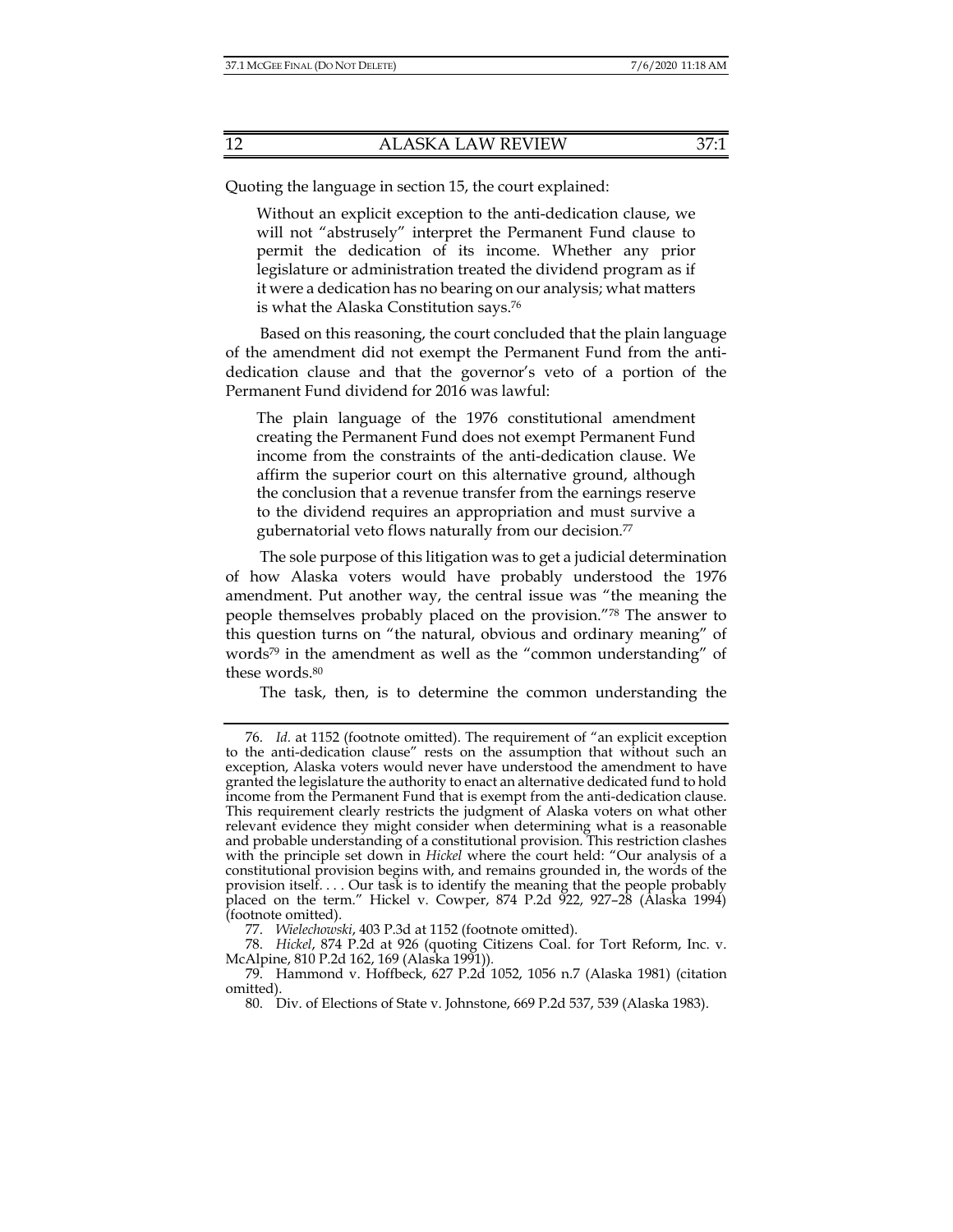citizens of Alaska most probably had of the 1976 amendment to the Alaska Constitution—the amendment that created article IX, section 15 and amended article IX, section 7 by adding a reference to section 15. And once this is determined, deference is due "to the meaning the people themselves probably placed on the provision."81

## **VIII. DIFFICULTIES WITH THE ARGUMENT THAT THE WORD "PROVIDED" IN ARTICLE IX, SECTION 7 MEANS TO "SUPPLY" OR "FURNISH"**

First, it is difficult to read the plain language of the phrase "except as provided in section 15 of this article" as if it were intended by the drafters to mean "except as supplied or furnished by section 15 of this article."82 If the drafters had wanted Alaskans to vote on whether the only dedicated fund that should be exempt from the anti-dedication clause is the Permanent Fund itself, they would have used simple and straightforward language in their amendment of section 7. For example, the amendment could have read simply as "except for the Permanent Fund created by section 15 of this article." But since they did not use such direct and simple language, it follows that the drafters did not intend Alaskans to vote only on whether the Permanent Fund itself should be exempt from the anti-dedication clause. It is unlikely the drafters expected voters to work through a series of steps or inferences before reaching the conclusion that the only dedicated fund the 1976 amendment exempted from the anti-dedication clause is the Permanent Fund itself. Yet the court's decision implies that this is what the drafters intended.

This lack of clear language suggests it is improbable that Alaska voters, as well as the drafters, thought it reasonable to read "except as provided in section 15 of this article" to mean "except as supplied and furnished in section 15 of this article." Such a reading requires a reliance on a single definition of a word that has many different definitions and, moreover, is used in a context where that single definition does not seem either "common" or "ordinary." This exercise would have been entirely unnecessary had clear language been used like that referred to above. Therefore, the plain text suggests that the only reasonable explanation why such straightforward language was not used was because the drafters did not intend that the amendment should be read to mean that the only dedicated fund exempt from the ant-dedication clause is the

 <sup>81.</sup> *Hickel*, 874 P.2d at 926 (quoting *McAlpine*, 810 P.2d at 169).

 <sup>82.</sup> The court stressed that its decision would be "based on the plain language of the anti-dedication and Permanent Fund clauses of the Alaska Constitution." *Wielechowski*, 403 P.3d at 1148.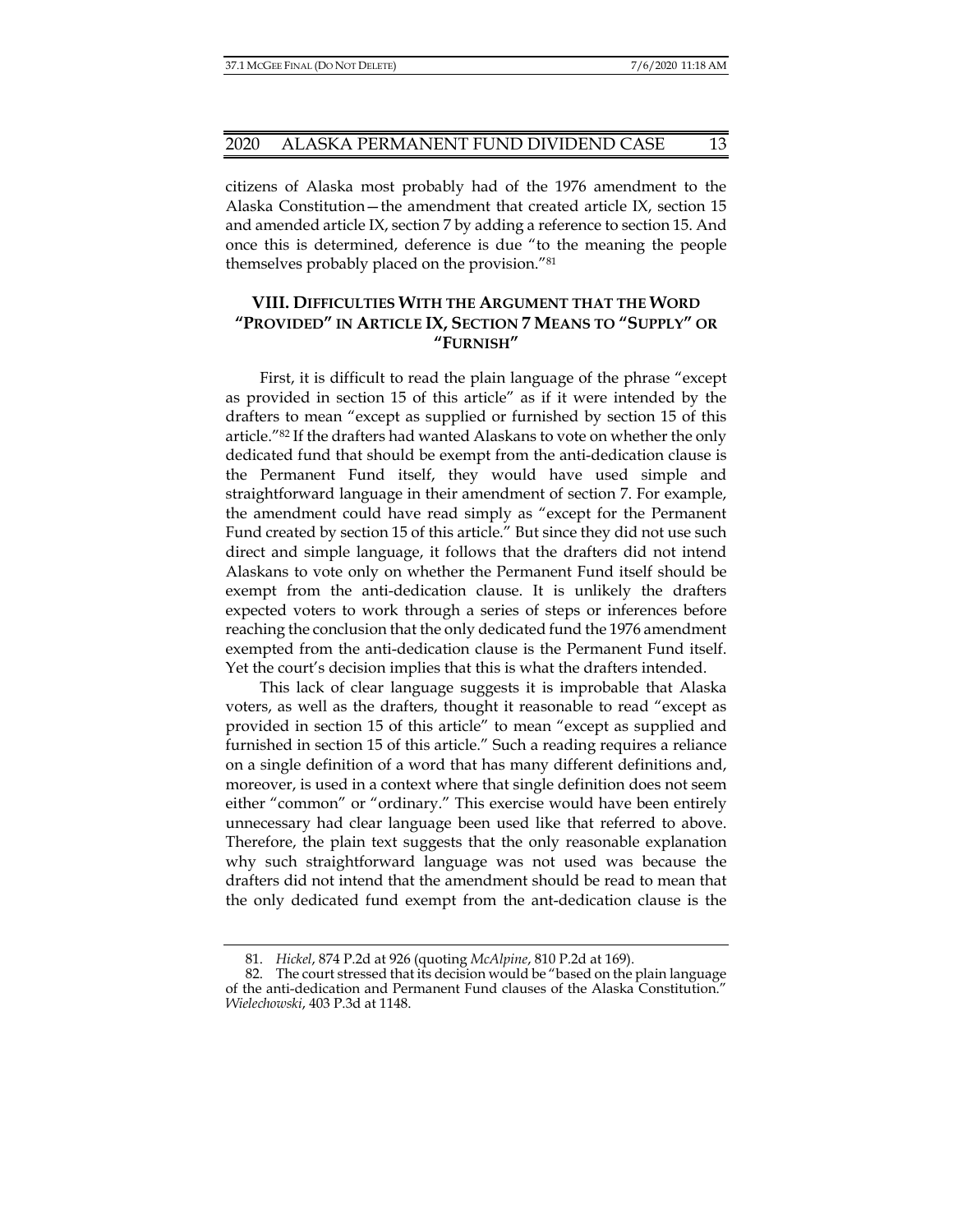Permanent Fund itself.

The second problem with the court's holding "provided" means to "supply" or "furnish" is that the language of article IX, section 15 is selfexecuting. It was "effective immediately without the need" of any further action.83 That is, the language used in section 15 automatically created the Permanent Fund as a dedicated fund in the first place. The fact that the Permanent Fund was created as a dedicated fund by an amendment to the constitution means that this fund was automatically exempt from the anti-dedication clause regardless of the section's "except as provided in section 15" clause. The language amending section 7 was wholly unnecessary to exempt the Permanent Fund.

If the "except as provided in section 15" language in section 7 did not exist, it is unlikely that anyone reading section 15 would seriously claim that the Permanent Fund cannot be a dedicated fund because all dedicated funds are prohibited by section 7. And if they were to make such a claim, they would be overlooking the well-established rule of constitutional interpretation that sections of a constitution that appear to conflict with each other should be harmonized rather than read as two intractable and contradictory provisions.84

In short, if it were argued that the meaning of the "except as provided" clause in section 7 is that it exempts only the Permanent Fund from the general prohibition of dedicated funds, then that entire clause is without any purpose and is a nullity.<sup>85</sup> And that is because section 15, on its face, has already created the Permanent Fund as a dedicated fund. Section 15, by virtue of self-execution, has already exempted the Permanent Fund from the prohibition.

So there is no need for such a provision in section 7 if its sole purpose is to create an exemption for the Permanent Fund from the anti-dedication clause. The presence of the "except as provided in section 15" clause in section 7 makes sense only if it was intended for another purpose. And that alternative purpose was to get the reader's attention to focus on the

 <sup>83. &</sup>quot;Self-executing" means "effective immediately without the need of any type of implementing action." *Self-Executing*, BLACK'S LAW DICTIONARY (11th ed. 2019).

 <sup>84.</sup> *See* Alaska Civil Liberties Union v. State, 122 P.3d 781, 786 (Alaska 2005) (looking to harmonize the Alaska Constitution's equal protection clause and Marriage Amendment in order to avoid the two provisions conflicting with one another).

 <sup>85.</sup> An argument that leads to a conclusion that the clause has no meaning would violate the established cannon of interpretation that "every word and provision" should be "given effect and meaning" and "none should be ignored." ANTONIN SCALIA & BRYAN A. GARNER, READING LAW: THE INTERPRETATION OF LEGAL TEXTS 174 (2012); *see also* Hootch v. Alaska State-Operated Sch. Sys., 536 P.2d 793, 801 (Alaska 1975) ("The general rule in constitutional construction is to give import to every word and make none nugatory.").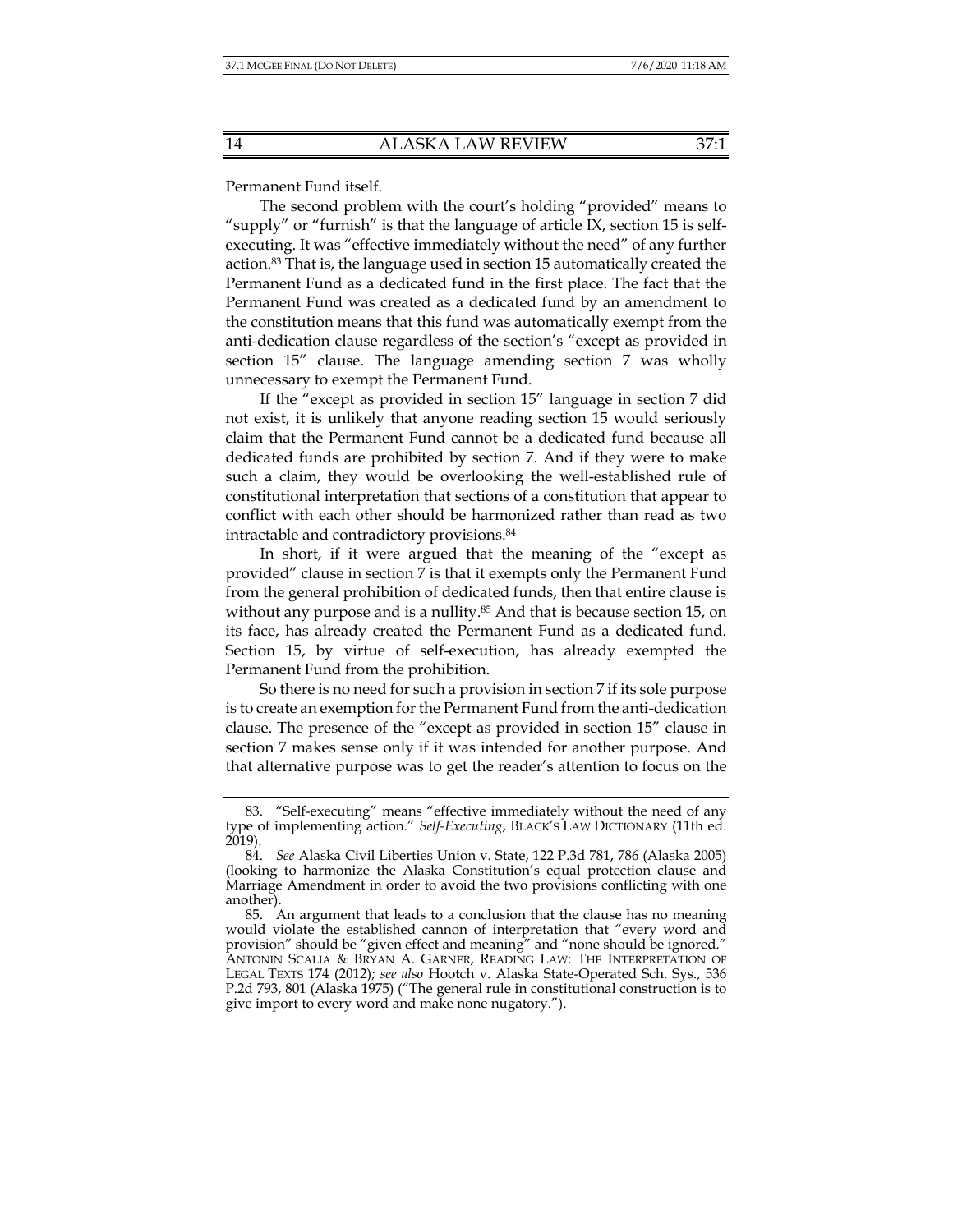last sentence of section 15 and, in turn, on a law the legislature might enact at some time in the future under the authority granted it by that last sentence. And since there is no language to the contrary, that law might very well create a dedicated fund, and if it did, that fund would be exempt from the anti-dedication clause. In other words, that law would fall within the general exception created by the "except as provided in section 15." It is reasonable then, that the drafters included this general provision to ensure laws that are necessary to administer the Permanent Fund could also be made exempt from the anti-dedication clause.

Third, it is true, in a certain context, that the word "provided" can mean "to furnish" or "to supply."86 And that occurs when a certain thing is needed or required, and that which is needed is then supplied or furnished. This meaning makes sense if what is to be supplied or furnished is a material substance or some form of human expertise. However, both material substances and human expertise in this context exist prior to the actual act of supplying or furnishing. For example, when a charitable group supplies food to an impoverished family, or furnishes shelter for victims of a natural disaster or fire, or if a trained specialist provides psychological comfort to those victims, it would be common and natural to say the charity provided or furnished food or shelter and the specialist provided or furnished solace. But it would be unusual and uncommon to hear one speak of a dedicated fund created by a constitutional amendment as being "supplied" or "furnished" by that amendment. This is not common usage when "supplied" or "furnished" is used in this context. It is not "[a]dherence to common understanding of words," nor is it "a natural, obvious and ordinary" way to speak or write when the subject and context is a creation of a constitutional provision.<sup>87</sup> It is doubtful anyone has ever heard "freedom of speech" or "freedom of religion" described as something "supplied" or "furnished" by the First Amendment. This strongly suggests that Alaska voters did not understand section 7 to be referring to a dedicated fund "supplied" or "furnished" by section 15 of the Alaska Constitution.88

It is likely then that Alaska voters settled on another understanding

 <sup>86.</sup> WEBSTER'S NEW UNIVERSAL UNABRIDGED DICTIONARY, *supra* note 72.

 <sup>87.</sup> *See* Hammond v. Hoffbeck, 627 P.2d 1052, 1056 n. 7 (Alaska 1981) ("Adherence to the common understanding of words is especially important in construing provisions of the Alaska Constitution because the court must look to the meaning voters would have placed on its provisions." (citation omitted)); Div. of Elections v. Johnson, 669 P.2d 537, 539 (Alaska 1983) (emphasizing the importance of faithfulness to the common meaning of words when construing constitutional provisions). Both cases are discussed above. See *infra* Part IV.

 <sup>88.</sup> Certainty about the voters' intent is not required: "Our task is to identify the meaning that the people *probably* placed on the term." Hickel v. Cowper, 874 P.2d 922, 928 (Alaska 1994) (emphasis added) (citation omitted).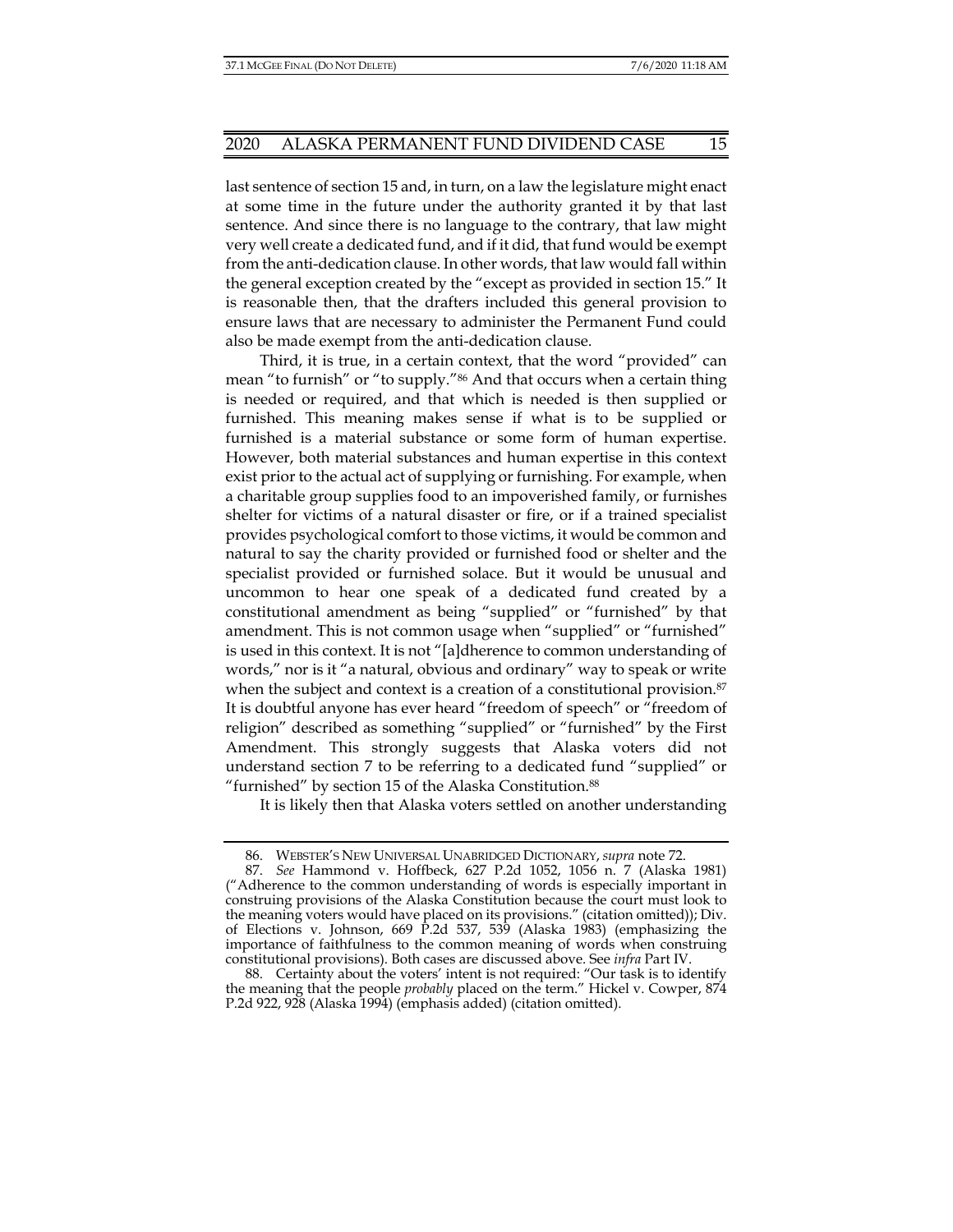of the function of the word "provided" as it appears in section 7.

## **IX. THE MOST PROBABLE UNDERSTANDING ALASKA VOTERS HAD OF THE PHRASE "UNLESS OTHERWISE PROVIDED BY LAW" IN THE LAST SENTENCE OF SECTION 15 IS THAT IT SIGNALS A CONDITIONAL STATEMENT**

At the outset, Alaskans would likely have noticed that the last sentence in section 15, "[a]ll income from the permanent fund shall be deposited in the general fund unless otherwise provided by law"89 is a conditional statement. The word "provided," coupled with the word "unless," signals that the second part of the sentence creates a condition. The logical term for this kind of statement is a conditional or hypothetical proposition.90

The first part of the last sentence of section 15 is negated or rendered inoperative "on the condition that X occurs" or "with the understanding that X occurs."91 In particular, the use of "provided" in section 15 identifies a condition that, if satisfied, creates an exemption from the first part of the last sentence of section 15, i.e.: "All income from the permanent fund shall be deposited in the general fund unless otherwise provided by law."

The three words, "provided by law," refer to the procedure by which a law is created. That is, "by law" refers to a bill passed by the legislature and signed into law by the governor.

The condition, then, that creates an exception to the requirement that income from the Permanent Fund must be deposited in the general fund,

 <sup>89.</sup> ALASKA CONST. art. IX, § 15.

 <sup>90.</sup> *See* IRVING COPI & CARL COHEN, INTRODUCTION TO LOGIC 305 (9th ed. 1993). In traditional logic, a sentence in this form is termed a conditional or hypothetical proposition. *See id.* (The word "unless" in the sentence means "if not."); DAVID KELLEY, THE ART OF REASONING WITH SYMBOLIC LOGIC 230 (1988). Using this translation of "unless," the last sentence in section 15 is equivalent to this proposition: "All income from the permanent fund shall be deposited in the general fund *if not* otherwise provide by law." The standard form for a conditional statement is "if P, then Q." "P" is the "if" part of the statement and is termed the antecedent; "Q" is the "then" part and is termed the consequent. Q in this case stands for: "All income from the permanent fund shall be deposited in the general fund . . . . " For example, the standard form of the last sentence of section 15 is this: If P, then -Q (not Q), where P = "If another fund is created by law for the deposit of permanent fund income" and not  $Q =$  "All permanent fund income is not required to be deposited in the general fund." If P, then –Q. COPI & COHEN,*supra*.

 <sup>91.</sup> As discussed *supra* note 72, when "provided" is used to signal a conditional statement, it means "on the condition or understanding (that)." WEBSTER'S NEW UNIVERSAL UNABRIDGED DICTIONARY, *supra* note 72; *see also Provided*, AMERICAN HERITAGE DICTIONARY OF THE ENGLISH LANGUAGE (5th ed. 2015).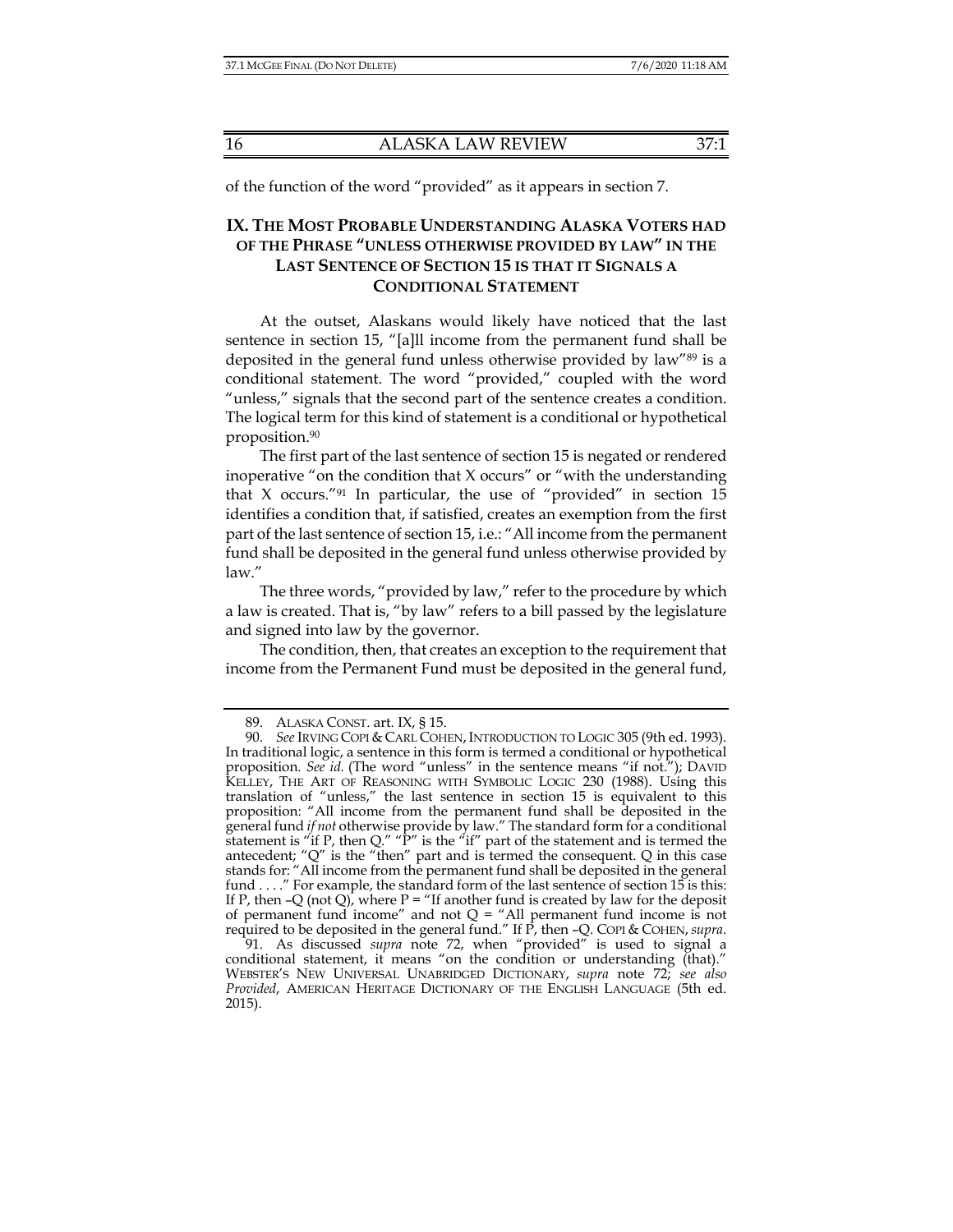is a law that that provides an alternative to the general fund to hold Permanent Fund income. Alaskans would also likely take note of the fact that "provided" in the clause "as provided in section 15" in section 7 is a reference to the last sentence of section 15. It alerts the reader that if they want to learn exactly what is "provided in section 15," then they should read this last sentence. They would also note that that the first sentence of section 15 creates the Permanent Fund.

The first part of section 15's last sentence requires that "income from the permanent fund shall be deposited into the general fund." This is the general rule. But the second part of this last sentence creates an exception to this general rule in the form of a conditional statement. It grants the legislature the authority to enact legislation that provides for an alternative fund, a fund other than the general fund, for the deposit of Permanent Fund income. In other words, if the legislature enacts a law that creates an alternative fund for the deposit of Permanent Fund income, then the first part of the last sentence is negated. Section 15 gives the legislature authority to enact an alternative fund to hold Permanent Fund income. This is the probable understanding Alaska voters had of the phrase "unless otherwise provided by law."

The authority granted by section 15 raises the question whether the legislature is empowered to create an alternative fund for the deposit of permanent fund income that is a dedicated fund. This is the subject of the next Section.

## **X. THE MOST PROBABLE READING ALASKA VOTERS HAD OF LANGUAGE IN THE 1976 AMENDMENT AS IT RELATES TO THE QUESTION WHETHER IT CREATES AN EXCEPTION TO THE ANTI-DEDICATION CLAUSE IN ADDITION TO THE PERMANENT FUND ITSELF**

The Alaska Permanent Fund came into existence in 1976 after Alaska voters approved the amendment to article  $IX<sup>92</sup>$  The legislature subsequently created other funds related to the Permanent Fund. In 1982, the legislature created the earnings reserve account, a separate account whereby "income from the [permanent] fund shall be deposited by the corporation into the account as soon as it is received."93 The earnings reserve account was created as a dedicated fund.94 Thus income from the

 <sup>92.</sup> *See* H.J.Res. 39, 9th Leg., 2d Sess. (Alaska 1976); *see also* ALASKA CONST. art. IX, §§ 7, 15.

 <sup>93.</sup> *See* ALASKA STAT. § 37.13.145 (2018) (establishing the earnings reserve account, into which income from the Permanent Fund must be deposited).

 <sup>94.</sup> There is no appropriation required from the general fund to the earnings reserve account. *See* ALASKA STAT. § 37.13.145(a) (2018) ("Income from the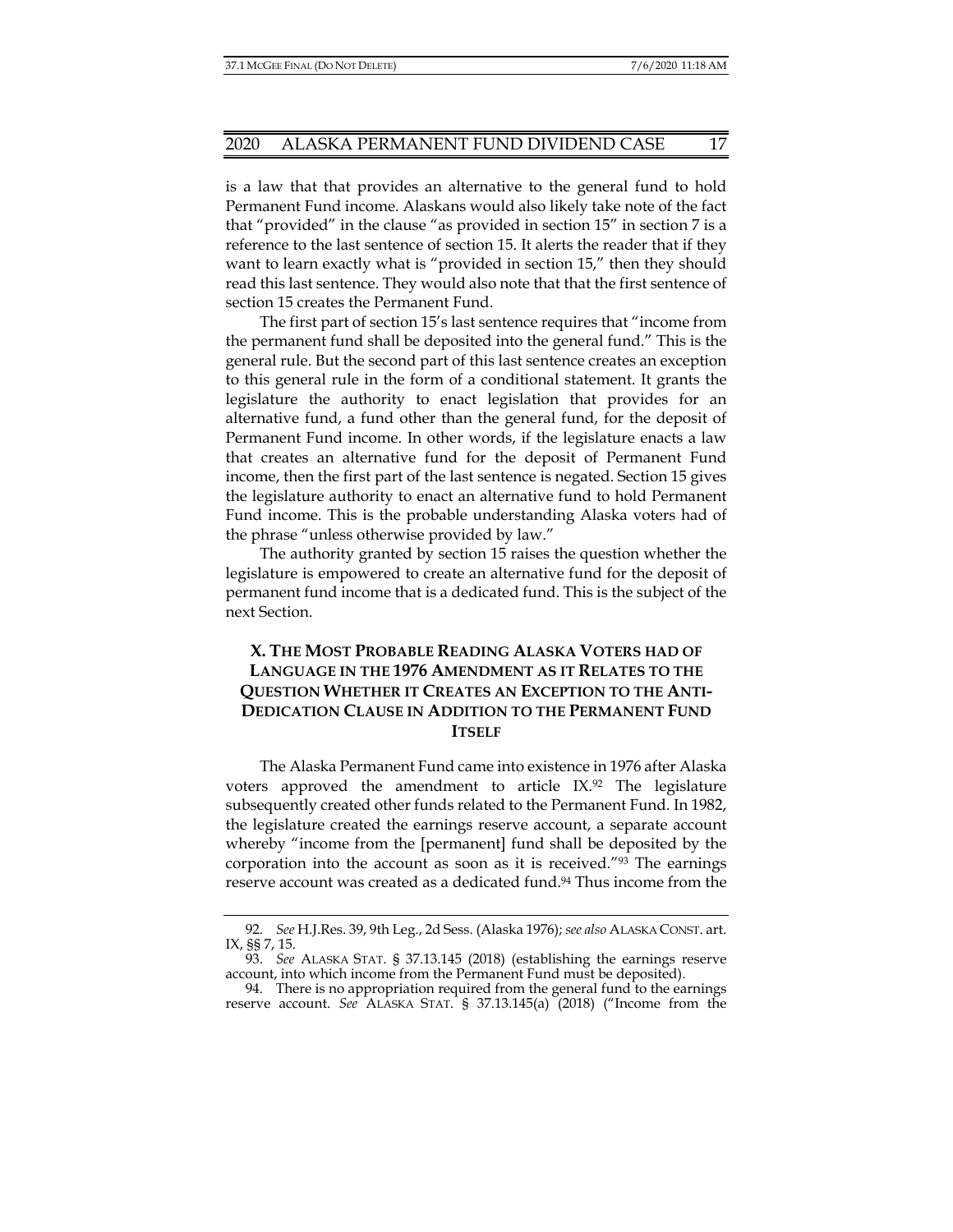Permanent Fund is not appropriated into the earnings reserve account. Rather it is deposited in the earnings reserve account upon receipt.<sup>95</sup>

This presents a problem. If the last sentence in section 7 together with section 15 authorizes the legislature to create the earnings reserve account as a dedicated fund, as the court assumes in its decision,<sup>96</sup> then on what grounds can it be said that section 15 does not authorize the legislature to create the dividend fund as a dedicated fund under sections 43.23.045 and 37.113.145 of the Alaska Statutes. It would seem that the very same language in the very same article and section of the Alaska Constitution that authorizes the legislature to create the earnings reserve account as a dedicated fund would also authorize the creation of the dividend fund as a dedicated fund. 97 The court did not directly address this question in its decision. However, it pointed out that the earnings reserve account was "treated differently than other state revenues because of public expectations."98

As was discussed earlier, if the argument prevails that "provided" in section 7 means "supplied" or "furnished," then section 7 plays no role in creating the Permanent Fund as a dedicated fund. The Permanent Fund does not owe its exemption to the phrase "except as provided in section 15 of this article" in section 7. But rather than write off the "except as provided in section 15 of this article" phrase of section 7 as a nullity, a more reasonable approach would be to read this phrase as relating to a law that the legislature might enact at some time in the future under the authority of section 15. And if that law enacted a dedicated fund, then that fund would be exempt from the anti-dedication clause because of the "except" clause in section 7. But if this interpretation is rejected and the court's view accepted, then the section 7 "except" clause would seem to have no purpose.

If the argument that "provided" in section 7 means "supply" or "furnish" fails, then either the "except" clause of section 7 together with the last sentence of section 15 authorizes the legislature to create a dedicated alternative fund to hold income from the Permanent Fund, or Section 7's "except" clause is a nullity without meaning. Since there is no principle of constitutional interpretation that would sanction the latter,

<sup>[</sup>Permanent F]und shall be deposited by the corporation into the account as soon as it is received."). The lack of a requirement of a legislative appropriation means the account is a dedicated fund.

 <sup>95.</sup> *See* ALASKA STAT. § 37.13.145(a) (2018) ("Income from the fund shall be deposited by the corporation into the account as soon as it is received.").

 <sup>96.</sup> Wielechowski v. Alaska, 403 P.3d 1141, 1144 n.12 (Alaska 2017).

 <sup>97.</sup> In *Hickel v. Cowper*, the court recognized that "[a] percentage of the money in the [earnings] reserve account is automatically transferred to the dividend fund at the end of each fiscal year." 874 P.2d 922, 934 (Alaska 1994).

 <sup>98.</sup> *Wielechowski*, 403 P.3d at 1151.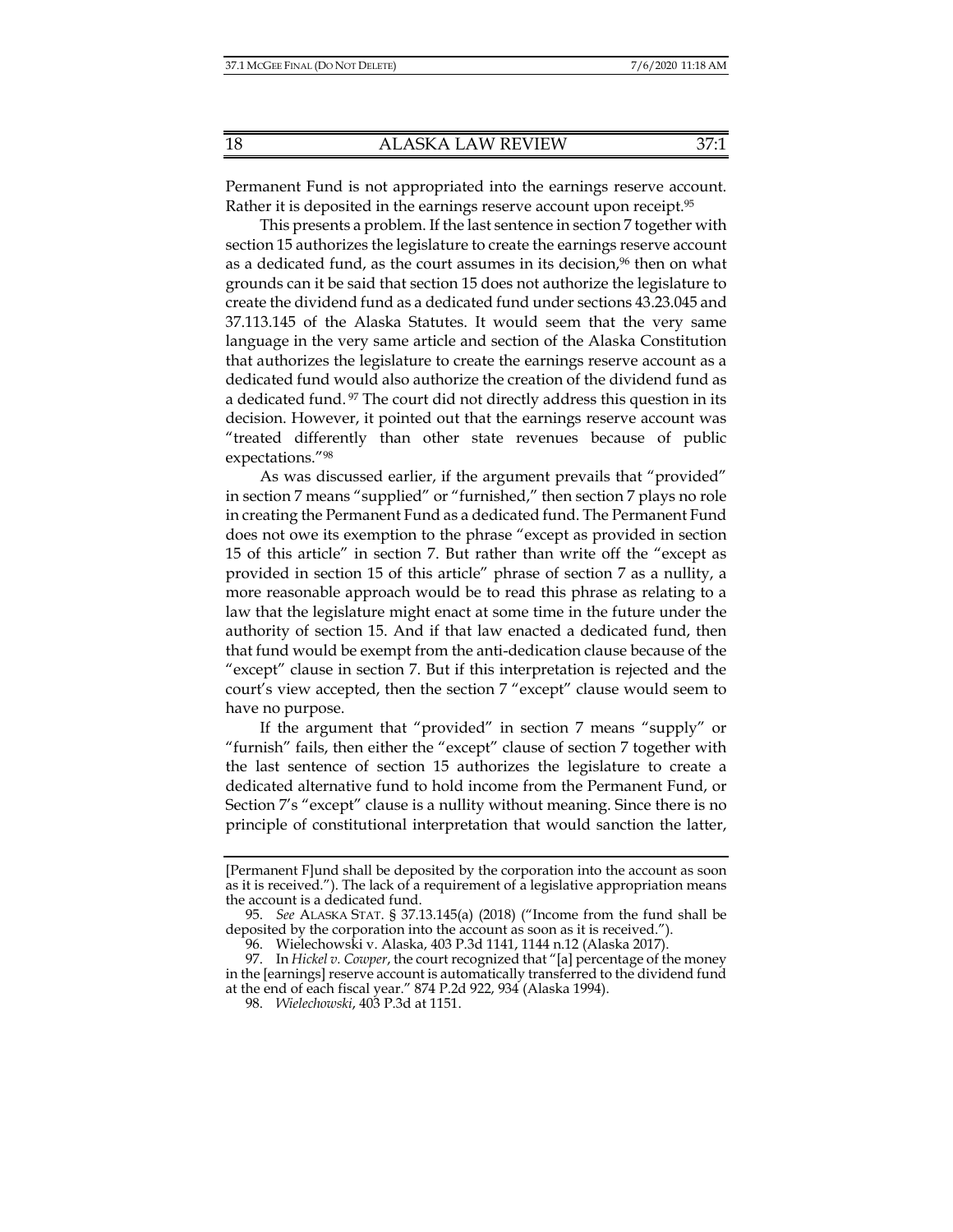the former must be true.99 And so it is reasonable to understand section 15, along with the exception clause of section 7, to authorize the legislature to create a dedicated alternative fund to hold Permanent Fund income. And it did exactly this when it enacted the Permanent Fund dividend program.

An additional problem with the court's conclusion that sections 15 and 7 did not authorize the legislature to create the dividend fund as a dedicated fund is the language found in the Ballot Summary. In construing the plain meaning of a constitutional provision, the Alaska Supreme Court noted that "in addition to the 'natural, obvious and ordinary meaning of Article XII, [section 7], we rely on the commentary which accompanied the enactment of the provision."<sup>100</sup>

So how did Alaska voters likely understand the meaning of the last sentence of section 15 after taking into consideration the commentary that accompanied the enactment of the 1976 amendment? The Ballot Summary provides the important role of informing Alaska voters about the meaning of a proposed constitutional amendment.101 After all, the Alaska Constitution requires that the lieutenant governor prepare a summary of any proposed amendment to the constitution: "The lieutenant governor shall prepare a ballot title and proposition summarizing each proposed amendment, and shall place them on the ballot for the next general election."102

The summary must "give a true and impartial summary of the amendment" and be "clear, concise, and easily readable."103 In this instance, the summary prepared by the lieutenant governor for the referendum on the 1976 amendment reads as follows:

This proposal would amend Article IX, Section 7 (Dedicated Funds) and add a new section to Article IX, Section 15 (Alaska Permanent Fund) of the Alaska Constitution. It would establish a constitutional permanent fund into which at least 25 percent of

 <sup>99.</sup> As discussed earlier, the "except" clause has nothing to do with the fact that the Permanent Fund is a dedicated fund. *See supra* Part VIII. A claim that the clause has no meaning would violate the established cannon of interpretation that "every word and provision," particularly of a constitution, should be "given effect and meaning" and "none should be ignored." SCALIA & GARNER, *supra* note 85, at 174; *see also* Hootch v. Alaska State-Operated Sch. Sys., 536 P.2d 793, 801 (Alaska 1975).

 <sup>100.</sup> Hammond v. Hoffbeck, 627 P.2d 1052, 1056 n.7 (Alaska 1981) (emphasis added) (citation omitted).

 <sup>101.</sup> A Ballot Summary is required by the Alaska Constitution to be prepared by the lieutenant governor, with the express purpose of summarizing each proposed amendment. ALASKA CONST. art. XIII, § 1.

 <sup>102.</sup> *Id.*

 <sup>103.</sup> ALASKA STAT. §§ 15.50.010, 15.50.020 (2018); *see also id.* § 15.80.005 (2018).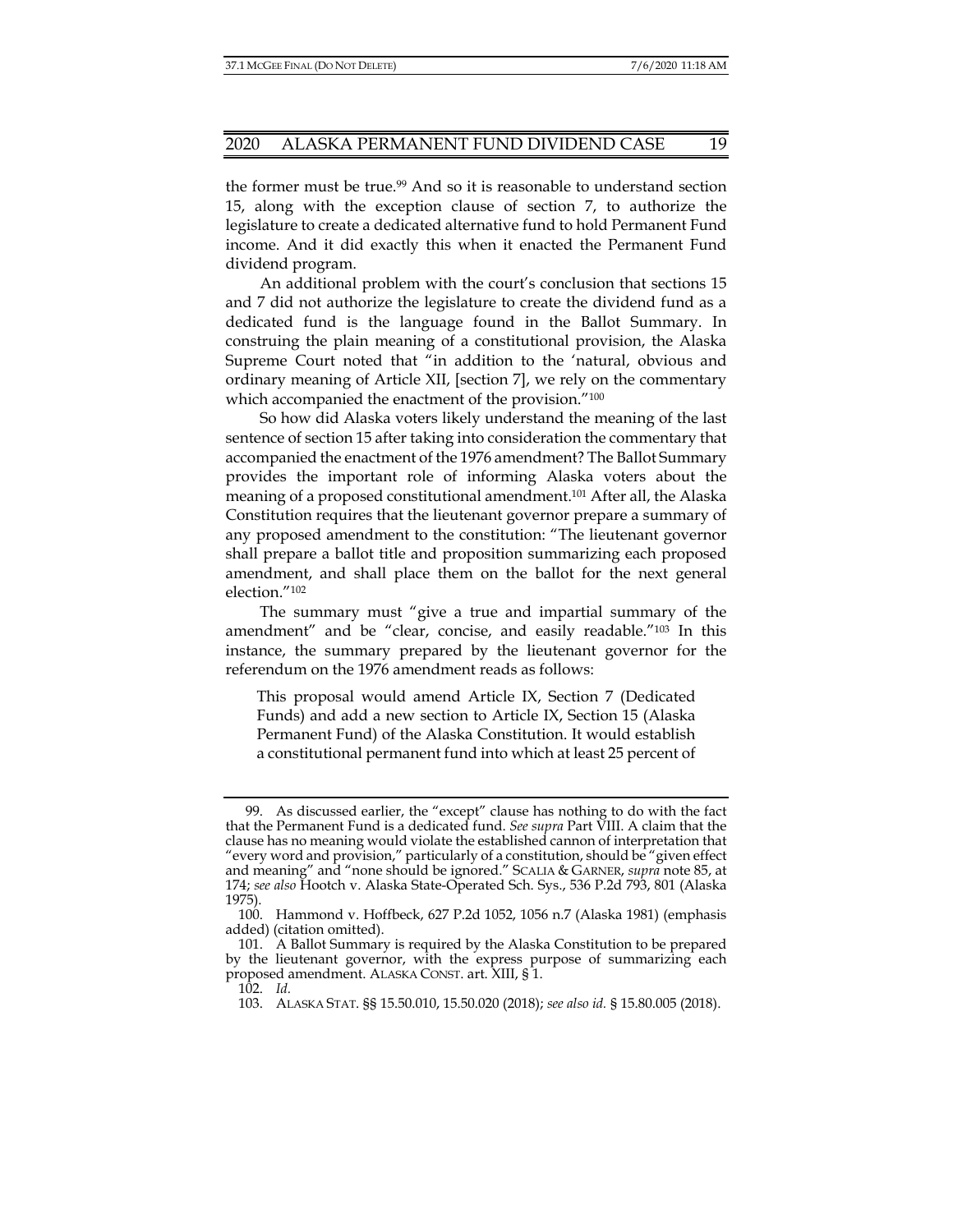all mineral lease rentals, royalties, royalty sale proceeds, federal mineral revenue sharing payment[s] and bonuses received by the State would be paid. The principal of the fund would be used only for income-producing investments permitted by law. *The income from the fund would be deposited in the State's General Fund and be available for appropriation for the State unless law provided otherwise.*"104

It is reasonable to assume that upon entering the voting booth, the first thing an Alaska voter would do is read this Ballot Summary. The natural, obvious, and ordinary language of this summary would likely lead an Alaska voter to draw two reasonable conclusions about the meaning of the last sentence of section 15. First, that permanent fund income (a) will be deposited in the general fund, and (b) while this income is in the general fund, it will be available for appropriation. And second, he or she would reasonably draw the conclusion that the conditional clause "unless [the] law provided otherwise" in the summary would allow the legislature to create a fund exempt from both the requirement that income from the Permanent Fund be deposited in the general fund and the requirement that this income "be available for appropriation."105 An Alaska voter would most likely reach the reasonable conclusion that the phrase "unless otherwise provided by law" in the last sentence of section 15 means that the legislature is granted the authority to enact a law that, in fact, does "otherwise." For example, the legislature could direct that Permanent Fund income be deposited into a fund other than the general fund, and it could further direct that the income in the new fund not be available for appropriation and instead designate that the income be used for a particular purpose. In other words, because the legislature has the authority to enact the earnings reserve account as a dedicated fund to hold earnings from the Permanent Fund, it also has the authority to enact a dedicated fund, such as the dividend fund, to hold income from the earnings reserve account. The reasonable and likely understanding of the phrase "unless law provided otherwise" in the Ballot Summary is that it modifies both the rule that income from the Permanent Fund be deposited into the general fund and the rule that such income must be available for appropriation.

A persuasive case can be made that the Ballot Summary, because of the importance of its constitutional role in assisting Alaska voters in

 <sup>104.</sup> Wielechowski v. Alaska, 403 P.3d 1141, 1150 n.59 (Alaska 2017) (emphasis added) (quoting the Ballot Summary).

 <sup>105.</sup> *Id.* If this were not the case, it is reasonable to assume the section 15 clause "unless otherwise provided" would have read "unless an alternative fund is otherwise provided by law *and made available for appropriation*."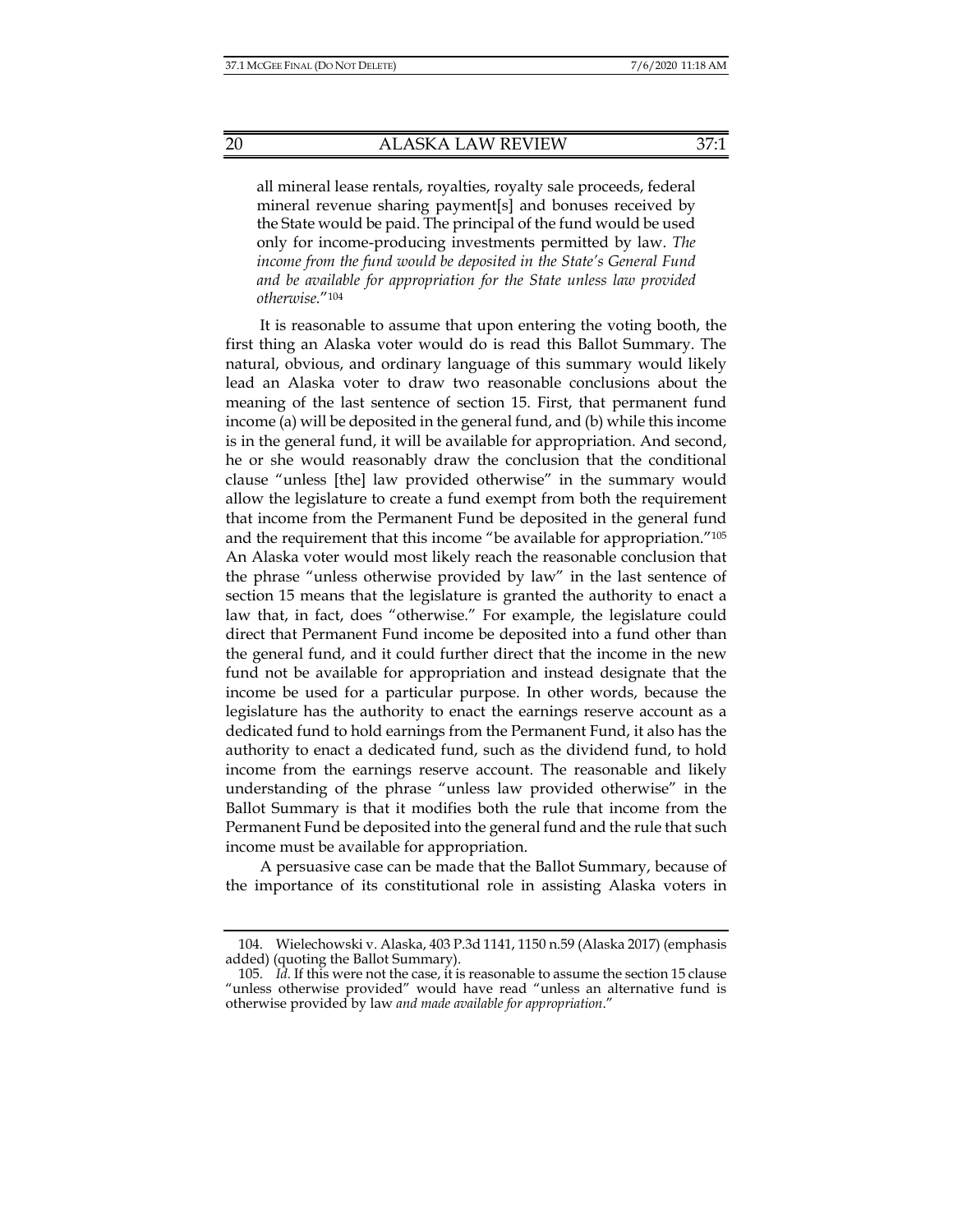understanding the meaning of the 1976 amendment, should be given significant weight in determining how Alaska voters understood this amendment.106

Therefore, the most probable understanding Alaska voters had of the phrase "unless otherwise provided by law" in section 15, together with the phrase "except as provided in section 15 of this article" of section 7, was that it authorized the legislature to create an alternative fund to hold Permanent Fund income and further, it granted the legislature the discretion to enact that fund as a dedicated fund. In other words, the 1976 amendment created an exception to the anti-dedication clause. And when the legislature exercised its discretion and enacted the dividend fund as part of its Permanent Fund dividend program, it was relying on this exception.

This understanding of the scope of the authority granted to the legislature by the phrase "unless otherwise provided by law" is also supported by the language in the Joint Report from the House Judiciary and Finance Committee Chairs on the 1976 amendment ("Joint Committee Report").107 This report noted the purpose of the last sentence in section 15 "*is to give future legislatures the maximum flexibility* in using the Fund's earnings—ranging from adding to Fund principal to paying out a dividend to resident Alaskans."108 The words "maximum flexibility" in the Joint Committee Report together with the phrases "unless otherwise provided by law" and "except as provided" imply the intent behind the amendment was to grant the legislature the "flexibility," not only to create the earnings reserve account as a dedicated fund, but also to enact a dedicated fund to hold the earnings deposited in the earnings reserve account. That legislative flexibility, and the wide discretion it implies, as emphasized in the Joint Committee Report, is additional evidence for how Alaska voters probably understood sections 15 and 7 of the 1976 amendment.

And lastly, in 1980, the Office of the Attorney General issued a formal opinion on the question of whether dividend payments can be made directly from the income of the Alaska Permanent Fund and concluded that such payments could be made.109 The opinion focused on

 <sup>106.</sup> When the people are voting on amending their constitution, it is imperative they have knowledge that allows them to decide whether they are for or against the amendment. But to know this, they must know what the amendment does. The purpose of the Ballot Summary is to help make sure the voters understand the proposed amendment. And that is why the summary must "give a true and impartial summary of the amendment" and be "clear, concise, and easily readable." ALASKA STAT. §§ 15.50.010, 15.50.020 (2018).

 <sup>107.</sup> ALASKA H. JOURNAL, 9th Leg., 2d Sess. 684–85 (Mar. 24, 1976).

 <sup>108.</sup> *Id.* at 685 (emphasis added).

 <sup>109.</sup> AVRUM M. GROSS & WILSON L. CONDON, OFFICE OF THE ATT'Y GEN. OF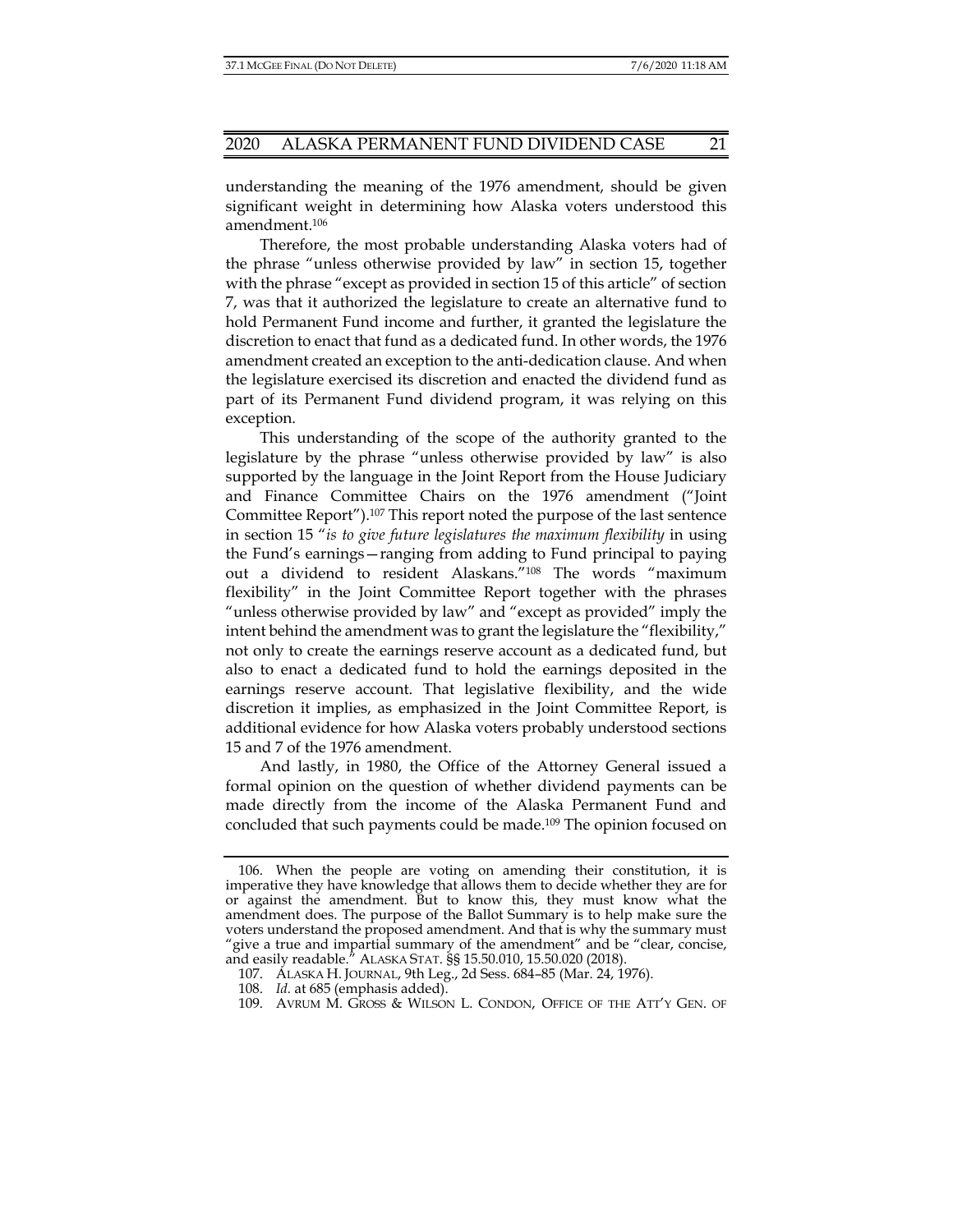the effect the section 15 language "unless otherwise provided by law" had:

Because of decisional law applying constitutional provisions which require disclosure of the principal objects and effects of amendments, the effect of the words, "unless otherwise provided by law" may be quite limited. Our reading of the decisional law on constitutional amendments leads us to the conclusion here that the legislature probably can provide by law for income from the fund to be automatically deposited back into the fund or distributed as dividends. Both are part of the amendment's history and both are closely related to the fund itself.110

#### **XI. CONCLUSION**

The fundamental question in this case is what is the most likely or probable understanding that Alaska voters had of the authority the 1976 amendment granted to the legislature at the time those voters ratified the amendment.

This Article presents a number of arguments why it is reasonable to conclude that it was unlikely Alaska voters understood "provided" in section 7 to mean "supply" or "furnish." Instead, it is most likely they understood the 1976 amendment to authorize the legislature to create dedicated funds to hold earnings from the Permanent Fund. This would include both the earnings reserve account and the dividend fund.

In summarizing these arguments, it is useful to begin with a question: If the drafters of the 1976 amendment intended voters to vote on whether only the Permanent Fund itself should be exempt from the anti-dedication clause, then why did they not clearly and succinctly say as much in the amendment language they used for section 7? For example, a sentence like this would have made their intention clear: "The proceeds of any state tax or license shall not be dedicated to any special purpose, *except for the Permanent Fund created by section 15 of this article* . . . ." That the drafters did not use such language is strong evidence that they had no such intention. In other words, the drafters had no intention to have Alaskans vote on an amendment that would exempt only the Permanent Fund from the anti-dedication clause. Alaska voters would have understood this.

The second reason has to do with an implication that follows from the court's ultimate conclusion. Based on its holding "provided" means

ALASKA, 1980 FORMAL OPINION NO. 3, at 7–8 (Mar. 19, 1980).

 <sup>110.</sup> *Id.*; *see also supra* text accompanying note 106.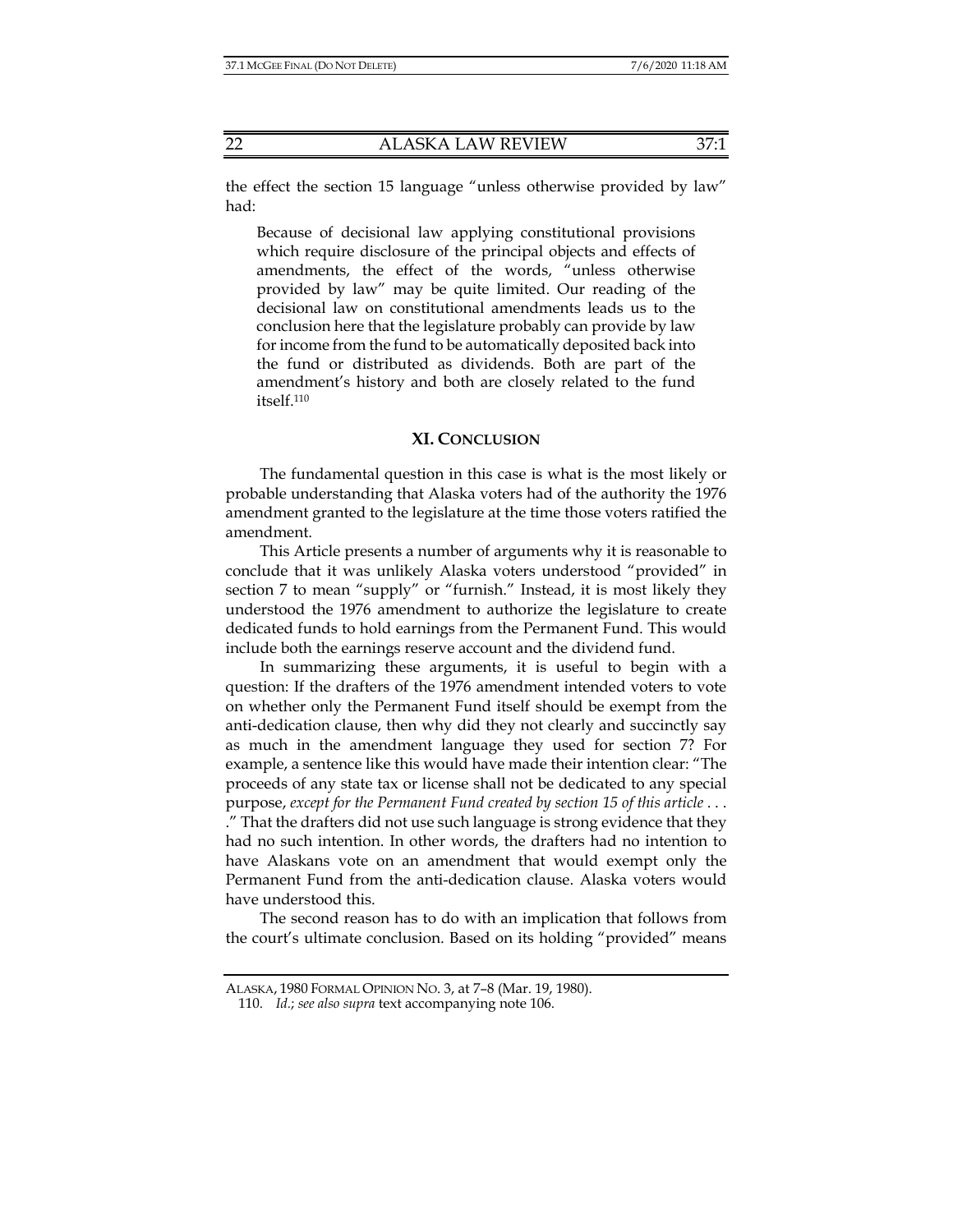"supply" or "furnish," the court determined that the only dedicated fund permitted by section 15 and section 7 is the Permanent Fund itself. Section 15 created the Permanent Fund as a dedicated fund, and section 7 operates to exempt that fund from the anti-dedication clause.

But here is the problem with this approach: Since it is a constitutional amendment that created the Permanent Fund as a dedicated fund in the first place, this fact alone means that the fund is automatically exempt from the anti-dedication clause. Nothing more needs to be done. It follows that the "except as provided in section 15" language in section 7 is superfluous and has no purpose. This can be demonstrated if one imagines the amendment language in section 7 did not exist. If this were the case, no one would seriously argue that the dedicated Permanent Fund created by section 15 is unconstitutional under section 7. After all, the established rule is that seemingly contradictory constitutional provisions must be harmonized.111

It is likely that an Alaska voter would reject an understanding of section 7's exception language that leads to the conclusion that a phrase in a constitutional amendment has no purpose. And therefore they would not understand sections 15 and 7 to mean that only a single dedicated fund, the Permanent Fund, is exempt from the anti-dedication clause.

Third, it is unlikely that Alaska voters would consider the court's understanding of the meaning of "provided" to be the "the natural, obvious and ordinary" meaning of this word given the context in which it is used. The word "provided," understood to mean "supply, furnish," makes sense when what is supplied or furnished involves something material or some human skill. But it does not make sense when that understanding is applied to a provision created by constitutional language. As was suggested earlier, it is unlikely that anyone has ever described the First Amendment as supplying or furnishing the freedom of speech or the freedom of religion. This leads one to conclude that Alaska voters probably did not understand "provided" in section 7 to mean to "supply" or "furnish."

Collectively or individually, these reasons suggest that Alaska voters would not have adopted the court's understanding of the word "provided" in the section 7 phrase "except as provided in section 15 of this article." This is a critical point of departure because the interpretation of "provided" in section 7 as meaning "supplied" or "furnished" is the lynchpin for the premise that allowed the court to conclude that the only dedicated fund that is exempt by sections 15 and 7 is the Permanent Fund

 <sup>111.</sup> *See* Alaska Civil Liberties Union v. State, 122 P.3d 781, 786 (Alaska 2005) (requiring that the court "give effect to every word, phrase, and clause of the Alaska Constitution" while harmonizing any conflicting parts).